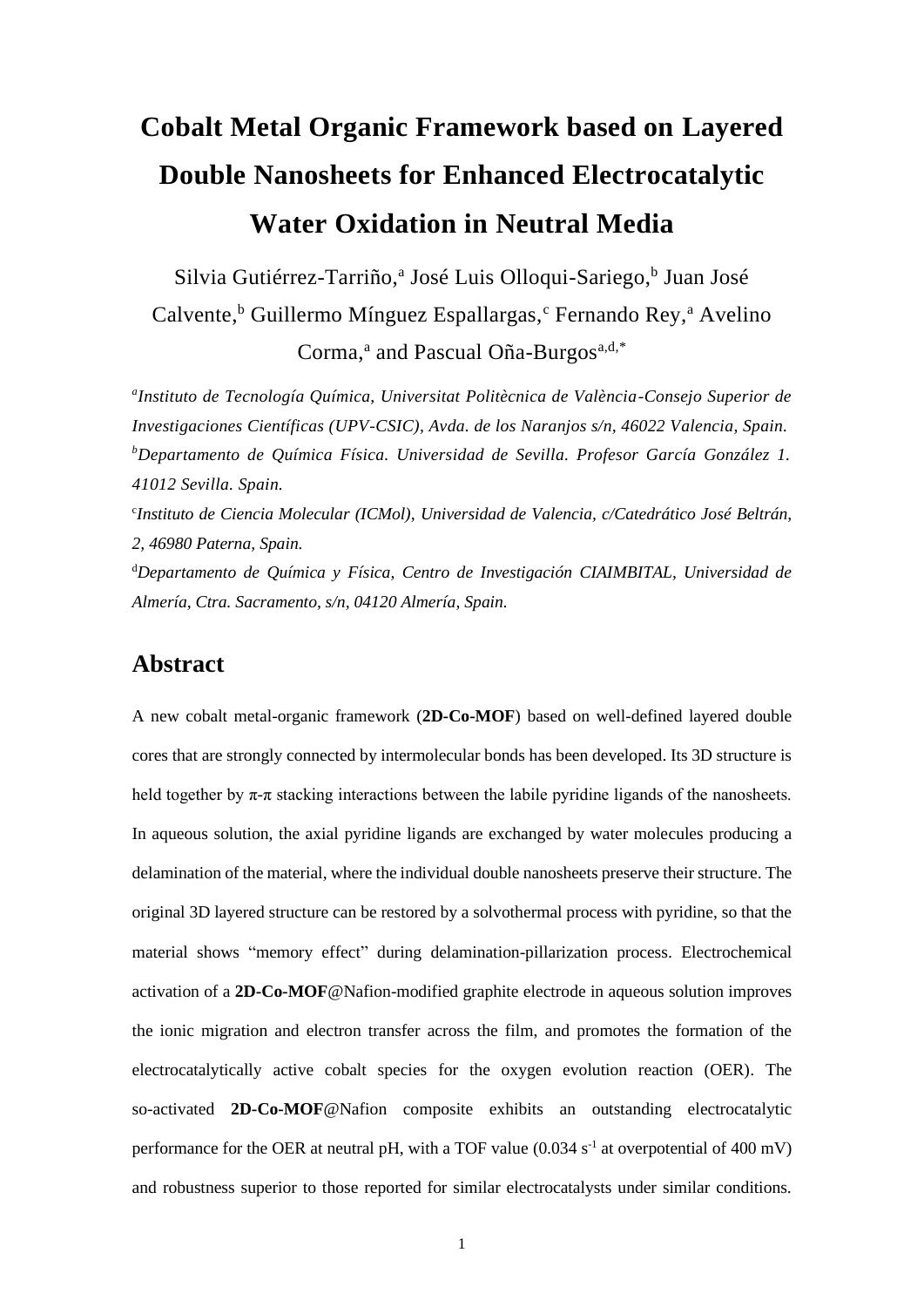The particular topology of the delaminated nanosheets, with quite distant cobalt centers, precludes the direct coupling between the electrocatalytically active centers of the same sheet. On the other hand, the increase of ionic migration across the film during the electrochemical activation stage rules out the inter-sheets coupling between active cobalt centers as this scenario would impair electrolyte permeation. Altogether, the most plausible mechanism for the O–O bond formation is the water nucleophilic attack to single Co(IV)-oxo or Co(III)-oxyl centers. Its high electrochemical efficiency suggests that the presence of nitrogen-containing aromatic equatorial ligands facilitates the water nucleophilic attack as in the case of the highly efficient cobalt porphyrins.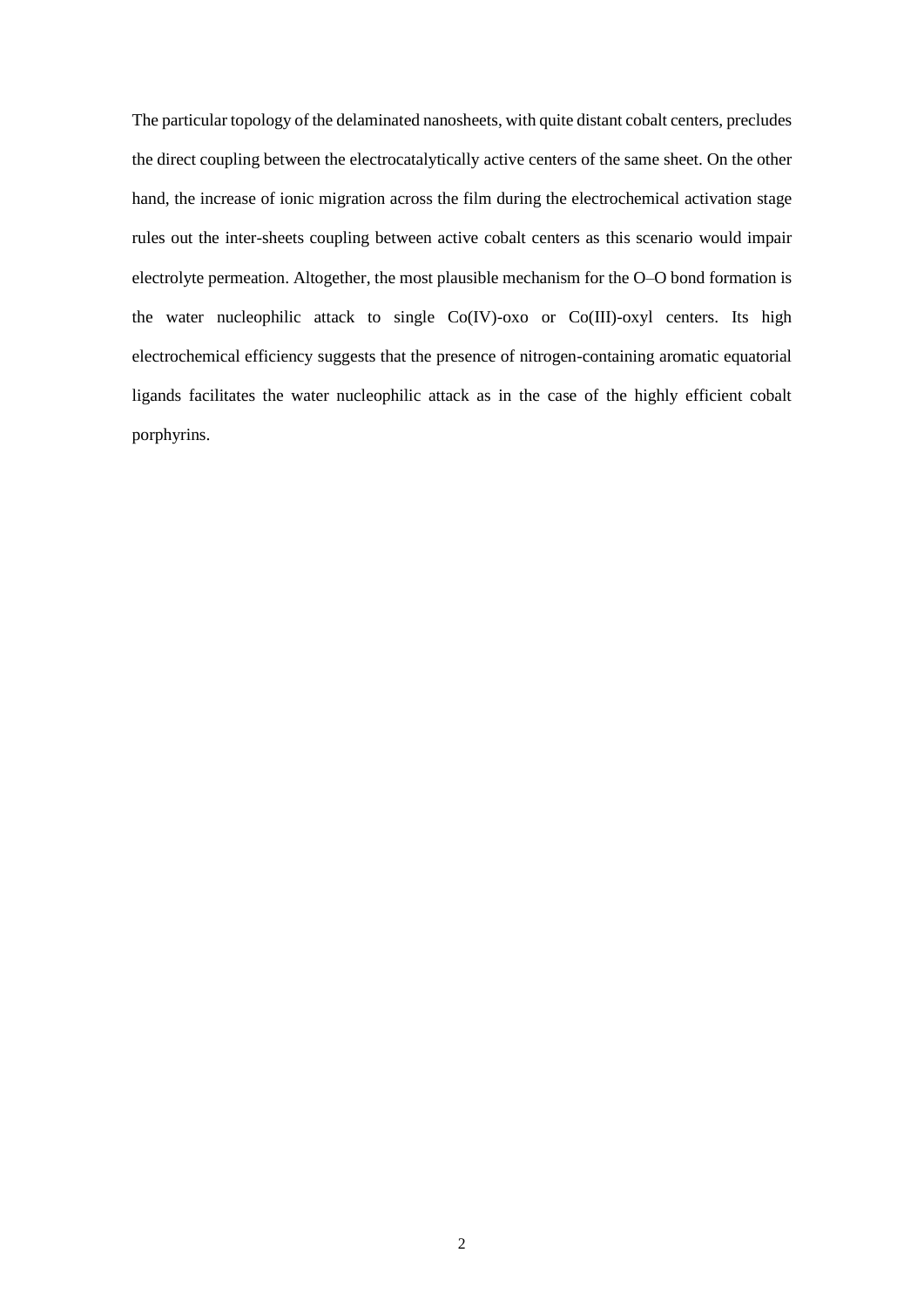#### **Introduction**

Water splitting is one of the most important processes for many applications associated with carbon-free energy storage and conversion.<sup>1–3</sup> Water oxidation (WO) or oxygen evolution reaction (OER) is a more complex transformation than proton reduction, and for this reason it is still considered the most challenging step in water splitting.<sup>4-5</sup> In fact, OER is crucial to produce oxygen from water successfully,  $6-7$  as well as for other applications such as regenerating fuel cells  $8$ and rechargeable metal-air batteries.<sup>9</sup>

Precious metal oxides IrO<sub>2</sub> and RuO<sub>2</sub> are, so far, the most efficient OER electrocatalysts but their high cost, scarcity and low durability make them impractical for large-scale applications.<sup>10-11</sup> Other OER catalysts (mostly metal oxides/hydroxides)<sup>12</sup> generally show unsatisfactory catalytic activities with large overpotentials.<sup>10-11,13-15</sup> Cobalt-based water oxidation electrocatalysts (WOC), including molecular complexes<sup>5,16-17</sup> and inorganic nanoparticles,  $18-22$  are of great interest due to their notable OER activities and abundance of this metal in the earth.<sup>3,23–25</sup> MOFs are a novel class of porous materials that are emerging in the research of electrochemical water splitting due to their large surface areas, controllable arrangement of isolated active sites, and high design flexibility.<sup>26-27</sup> However, few works report on the construction of cobalt based MOF for electrocatalytic OER,<sup>28–41</sup> despite their large structural features. This type of materials has typically suffered from low conductivity and low electrocatalytic activity, so a large number of research efforts have been made to overcome these limitations. Strategies reported to facilitate the charge transport across the MOF include the increase of the charge delocalization by introducing donor-acceptor type interactions,<sup>42–45</sup> mixed valent states of the node/linker,<sup>46–47</sup> and π-π stacking or  $\pi$ -conjugation into the framework.<sup>48</sup> Besides, effective strategies to enhance the intrinsic electrocatalytic activity of MOF are focused on the increase of the accessibility of the actives sites<sup>36-38</sup> and modulation of their electronic environment.<sup>35,39-41,49</sup> The optimization of coordinative unsaturated metal sites of MOFs has been achieved by tuning the synthetic protocol<sup>38,49-50</sup> and/or post-treatment methods via MOF activation by solvent-assisted ligand exchange,<sup>49</sup> plasma engraving<sup>36,51</sup> or electrochemical activation.<sup>32,38-40</sup> Furthermore, electronic structures of the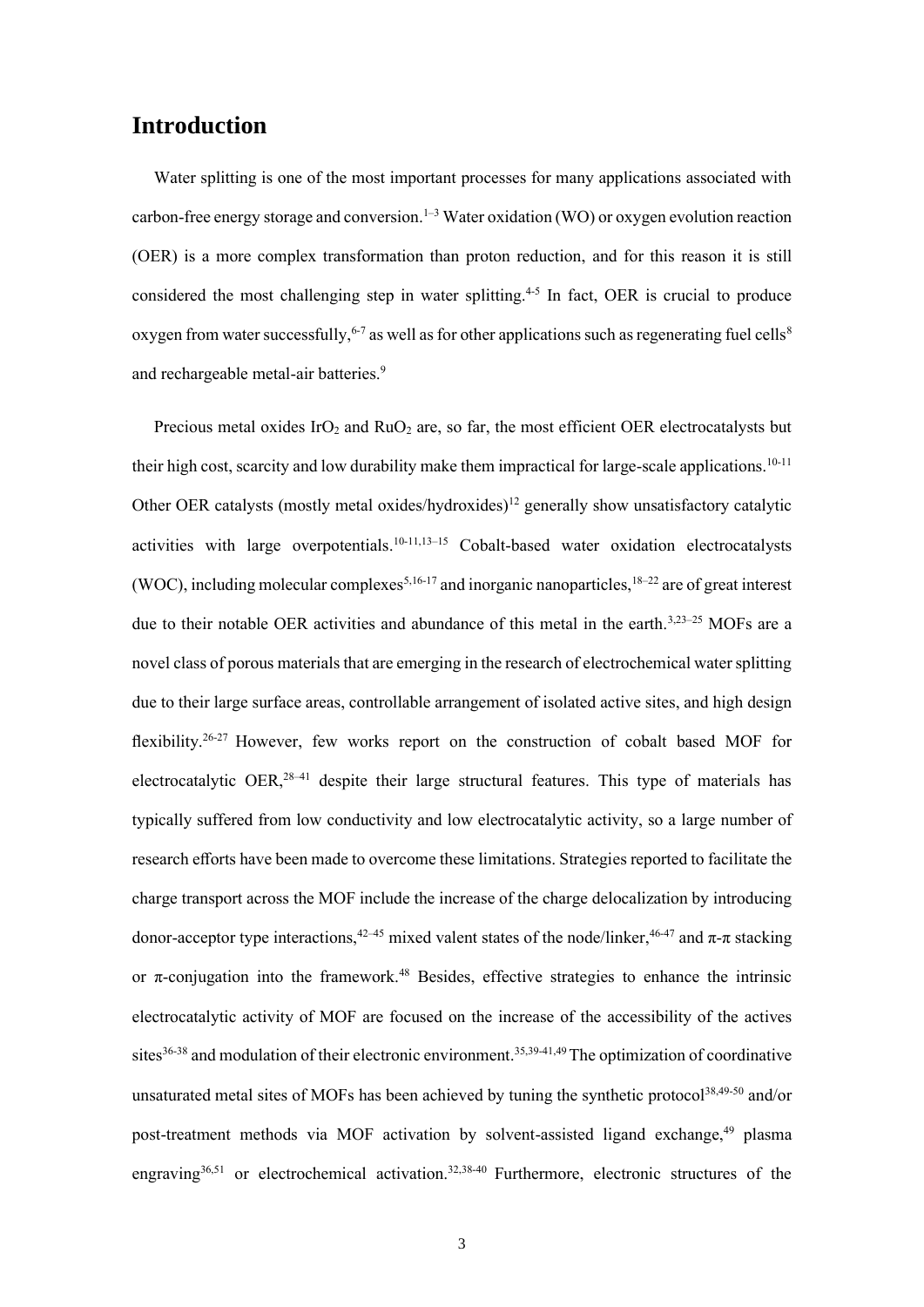building units of MOFs have been modulated by incorporating missing linker and missing node defect<sup>37,49,52-54</sup> or by construction of hybrid MOF heterostructures containing two or more different kinds of metal ions or organic linkers.<sup>34-35,39-41</sup> Because of its intrinsic high kinetic barrier, most of the reported cobalt-based MOF electrocatalysts for OER operate at strongly alkaline media, which implies very highly corrosive and harsh conditions for large-scale applications. Hence, a major challenge is the development of new MOFs for efficient electrocatalytic water oxidation at neutral pH.

Besides, previous studies have shown that the electrocatalytic active species for the cobalt-mediated OER are the Co(IV)-oxo or Co(III)-oxyl radical species generated from the resting state of the cobalt centers by proton-coupled electron transfers. In this sense, different mechanisms have been proposed for the cobalt-mediated O-O bond formation, namely: *i)* direct coupling between two oxo or oxyl ligands located in distinct cobalt centers, that produces a bridging peroxo intermediate,55,56 *ii)* geminal coupling of an oxo (or oxyl) ligand with another water-derived ligand coordinating the same cobalt center<sup>57,58</sup> or  $iii$ ) water nucleophilic attack to the oxo or oxyl radical ligands generating the corresponding hydroperoxide intermediate.<sup>59–61</sup> Unfortunately, despite previous efforts the exact mechanism is still unresolved.

Herein, a new cobalt MOF based on well-defined layered double cores (**2D-Co-MOF**) has been synthesized. These layered double cores are strongly connected by intermolecular bonds, holding its 3D structure together by  $\pi$ - $\pi$  stacking interactions between the labile pyridine ligands of the nanosheets. Treatment of this π-stacked **2D-Co-MOF** with water provokes the exchange of the axial labile pyridine ligands by water molecules that triggers the delamination of the material producing double nanosheets (delaminated **2D-Co-MOF),** which opens up the formation of active cobalt sites for its application in the OER. In addition, its dispersion in Nafion provides a composite (**2D-Co-MOF**@Nafion) with a good adherence to graphite electrodes suitable for the electrocatalytic water oxidation reaction. Moreover, electrochemical activation of the composite facilitates both ionic migration and electron transfer across the film, which in turn generates more open active cobalt sites for water oxidation. The fully activated **2D-Co-**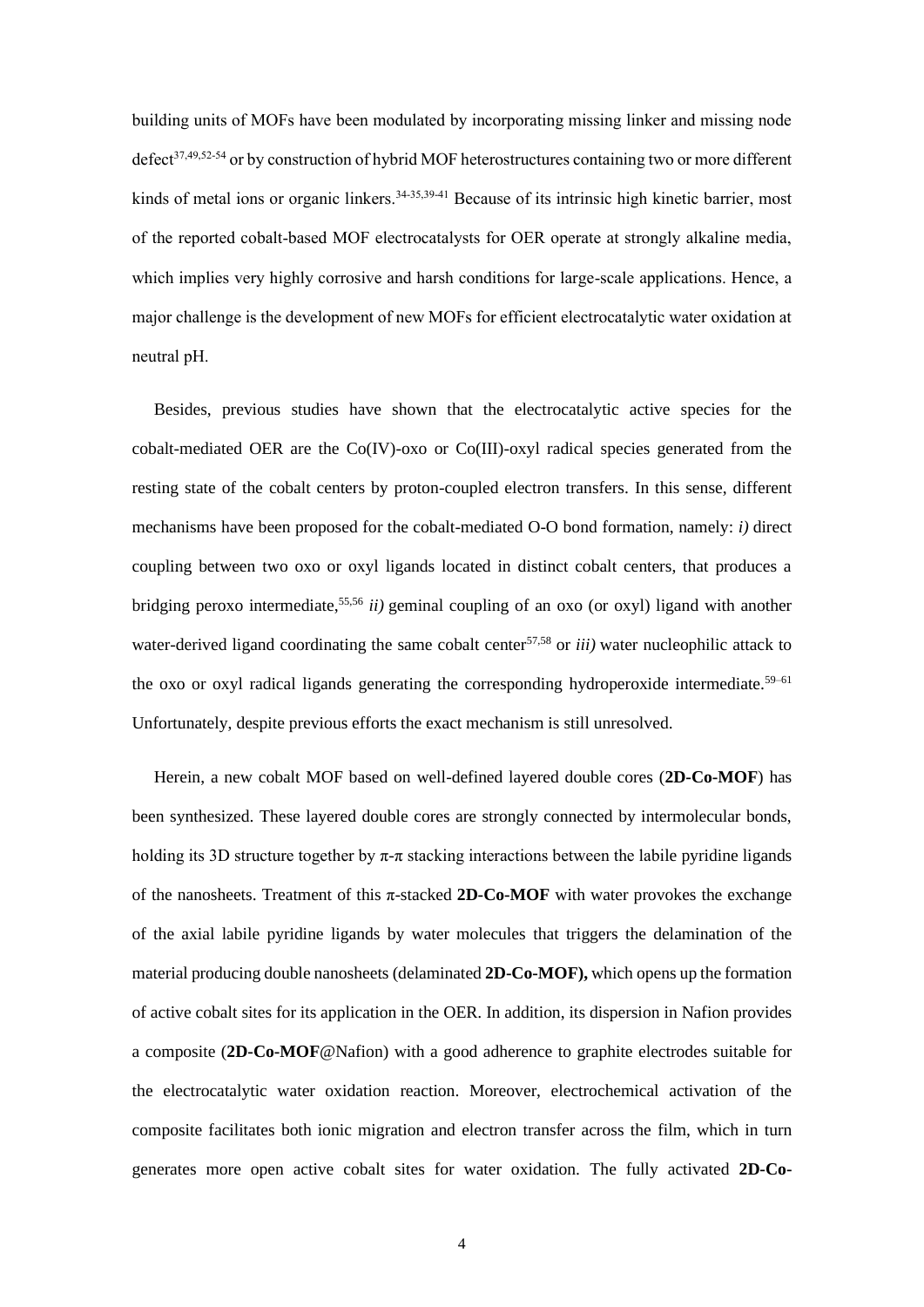**MOF**@Nafion composite exhibits superior electrocatalytic performance for OER at neutral pHs than similar nanosheet-based materials reported in literature. This enhanced electrocatalytic activity can be ascribed to the presence of nitrogen-containing aromatic equatorial ligands that promotes the water nucleophilic attack as in the case of the highly efficient cobalt porphyrins and related systems commonly employed as catalysts for the homogeneous water oxidation reaction. 62,63

#### **Discussion and Results**

#### **Synthesis and Characterization of π-π Stacked 2D-Co-MOF**

The new **2D-Co-MOF** was obtained by solvothermal synthesis at 150ºC for 9 days. The cubane cobalt cluster  $[Co_4O_4(OAc)_4(Py)_4]^{64}$  has been seen to be a key for the synthesis of the new **2D-Co-MOF** material since other common reagents such as  $Co(NO<sub>3</sub>)<sub>2</sub>·6H<sub>2</sub>O$  or  $Co(OAc)<sub>2</sub>$  were unsuccessful to obtain this new material in a wide range of different synthetic conditions (Figure S1, Table S1). The solvothermal reaction of  $[Co_4O_4(OAc)_4(py)_4]$  and 2,2′-bipyridine-4,4′dicarboxylic acid (H2bda) in pyridine results in the formation of red crystals of **2D-Co-MOF**. Single crystal X-ray diffraction reveals that **2D-Co-MOF** crystallizes in the monoclinic *P*21/*n*  space group (Figure S2 and Table S2). The  $Co^{2+}$  atom lies in a distorted octahedral environment (Figure 1a and S3) and is coordinated by three oxygen atoms from three different bda<sup>2-</sup>ligands, one of them in an axial position (oxygen  $sp^2$  of carboxylic group) and the other two which take up two of the equatorial positions (alkoxy substituent of carboxylic group). These carboxylate groups are chelating monodentate and each oxygen of a carboxylic group is coordinated with a different cobalt center. Each  $Co^{2+}$  ion is also bidentatelly coordinated to two nitrogen atoms of one bda<sup>2-</sup> ligand, different from the three which are coordinated to the cobalt by the carboxylic group, and to a nitrogen atom from a pyridine ligand, which occupies the second axial position to form six-coordinate metal ions (Figures S4 and S5).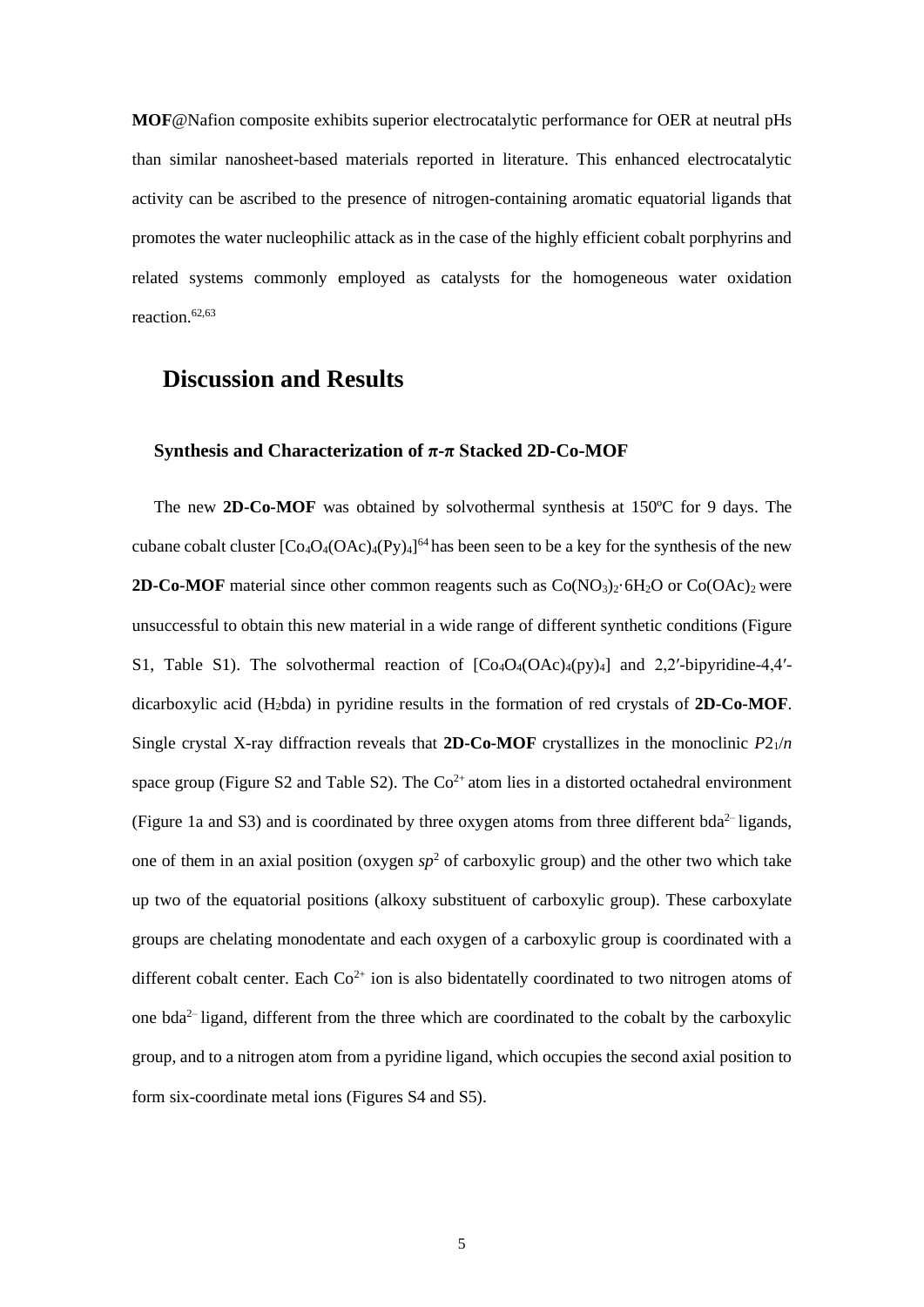This material extends in two directions of the space forming a 3D layer material consisting of nanosheets comprised of two single layers with an interplanar distance of 3.491Å (Figure 1b and S6). Consecutive nanosheets are further packed into three-dimensional supramolecular structures through interlayer face-to-face  $\pi \cdot \cdot \pi$  interactions between pyridine ligands (Figure 1c and S7). The distance between the centroids of the pyridine rings is 4.238 Å. Two cobalt atoms of two different layers are connected by two carboxylate groups of two different bda<sup>2-</sup> ligands, being the distance between these two cobalt ions 4.69 Å.



**Figure 1.** X-ray structure of a) the secondary building unit, b) a layered double nanosheet and c) a  $\pi$ - $\pi$ stacked two layered double nanosheets of **2D-Co-MOF**. The blue arrow indicates the distance between the two single layers of a nanosheet (3.491 Å), and the red arrow indicates the inter-sheet distance between  $\pi$ - $\pi$  stacked nanosheets (7.422 Å).

The chemical analysis of this new material was determined by Elemental Analysis (EA) and Inductively Coupled Plasma Atomic Emission Spectroscopy (ICP-AES). The obtained results (C: 55.07%; H: 3.05%; N: 10.77%; Co: 15.05%) match well with the formula  $C_{18}H_{11}CoN_3O_4$ determined by single crystal X-ray diffraction (more information in SI). Thermal stability was tested by thermogravimetric analysis (Figure S8), which is characterized by three mass loss steps. The first one at 120 ºC is ascribed to the solvent enclosed in the material, whereas the other two overlapped steps around 400 ºC correspond to the loss of pyridine and bda ligands (more details in SI). The microporosity of the material has been demonstrated upon activation at 100 ºC under vacuum, with a moderate  $CO_2$  adsorption capacity of 1.1 mmol/g at 0°C and 100 kPa (Figure S9ab), which corresponds to an apparent surface area of  $61m^2/g$ .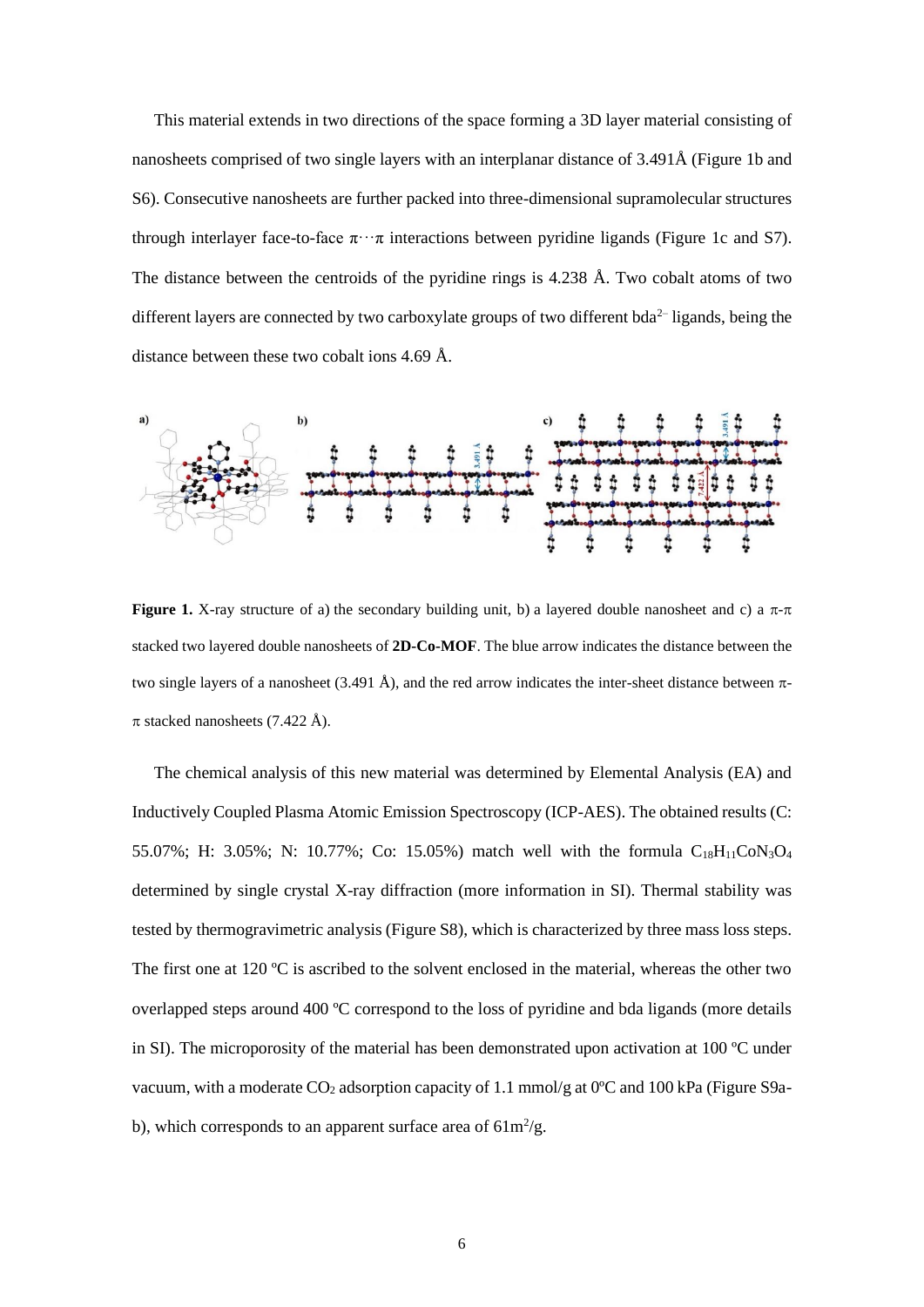In order to provide further composition characterization, **2D-Co-MOF** was studied by FESEM (Field Emission Scanning Electron Microscopy) and EDX (Energy Dispersive X-ray spectroscopy) analysis (Figure 2a). **2D-Co-MOF** crystals have a hexagonal morphology and all its elements are well distributed as can be observed in the EDX images.



**Figure 2.** a) FESEM image of **2D-Co-MOF** and its EDX analysis. Bottom panel: XPS spectra of b) Co 2p line c) O 1s line and d) N 1s line of **2D-Co-MOF**.

The electronic structure of this material was also analyzed by X-ray photoelectron spectroscopy (XPS) (Figure 2b-d) to elucidate the nature of the coordination environment. The survey spectrum shows the presence of cobalt, oxygen, carbon and nitrogen. The analysis of XPS spectra of 2p transition metals is not a straightforward process as they contain multiplet splitting and shake-up structures that may prove difficult in the identification of the chemical states present.<sup>65</sup> The binding energy  $(E_b)$  value is typically used in XPS to determine the oxidation number of a chemical element, though for the 3d transition elements the spin-orbit splitting is more informative. According to theoretical calculations,<sup>66</sup> the Co  $2p_{1/2}$ -Co  $2p_{3/2}$  spin-orbit splitting increases when increasing the number of the unpaired 3d-electrons, being closer to 16 eV for high spin Co (II) and to 15 eV for Co (III). For the current **2D-Co-MOF**,  $E_b$  (Co  $2p_{3/2}$ ),  $E_b$  (Co  $2p_{1/2}$ )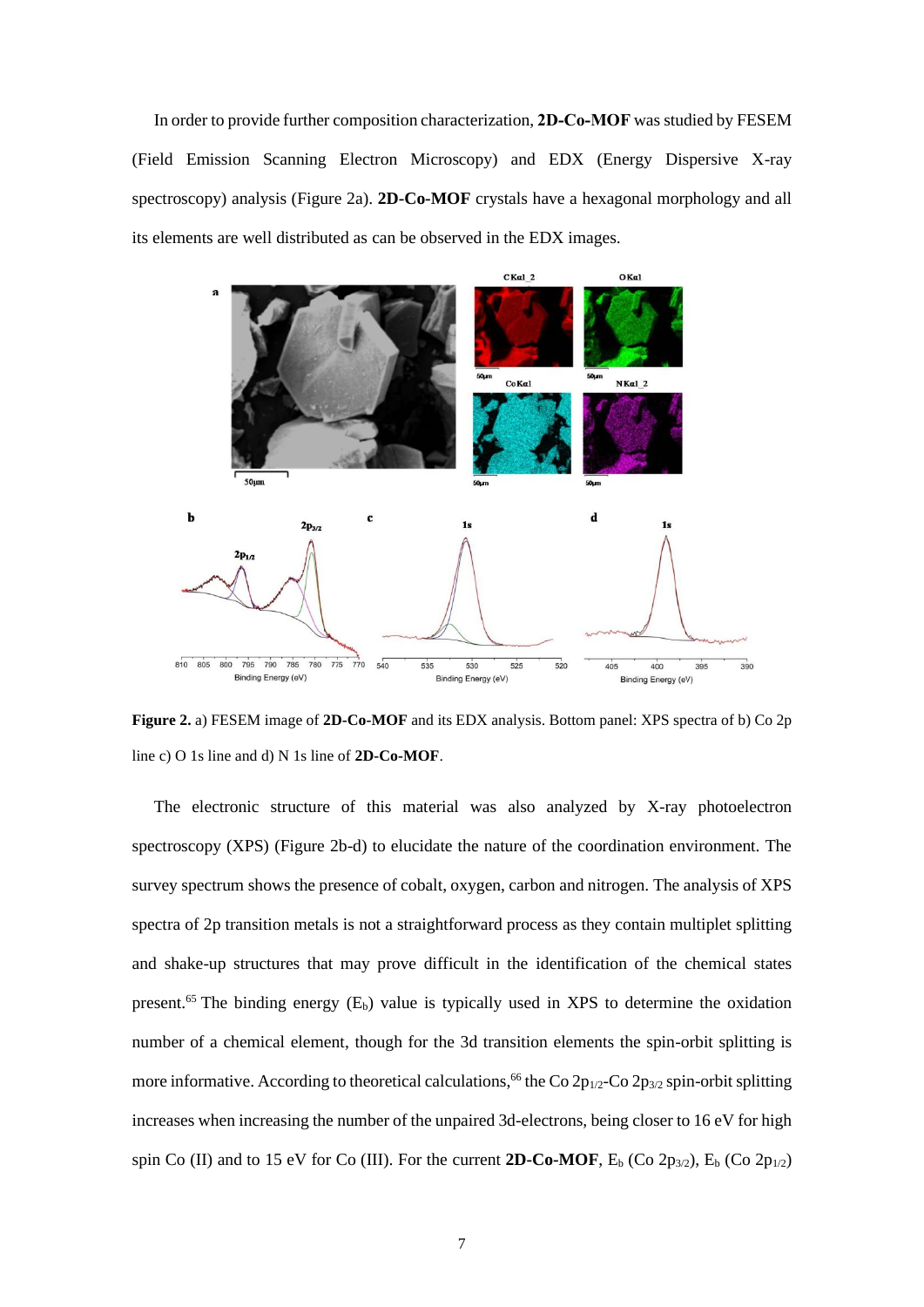and  $\Delta E_1$  values are 780.7, 796.4 and 15.7 eV, respectively (Figure 2b). Intense satellite peaks (Σsat/ICo<sub>2p</sub> > 1.6) have been observed for the Co 2p<sub>3/2</sub> spectra. Both Σsat/ICo<sub>2p</sub> and  $\Delta E_1$  values are characteristic of the high-spin cobalt(II) compounds, 67-70 indicating that the cobalt centers of **2D-Co-MOF** are exclusively in the  $Co(II)$  oxidation state. In addition, the O 1s peak was deconvoluted into two components at 531.1 and 532.6 eV corresponding to O=C-O and C-O, respectively (Figure 2c). Finally, the N 1s peak presents only one contribution at 399 eV characteristic of pyridinic nitrogen (Figure 2d).

Finally, the chemical stability of the new **2D-Co-MOF** material in different solvents was investigated from the powder diffraction patterns measured after contacting this material with protic solvents such as ethanol and water, non-protic solvents such as acetonitrile, and strongly alkaline solvent such as triethylamine ( $pH = 12.7$ ) (Figures S10 and S11). The X-ray powder diffraction spectra reveal that this material maintains its structure intact after being treated with ethanol, acetonitrile and triethylamine at 25ºC during 1 day. However, treatment with water produces significant structural changes as described in the next section.

#### **Reversible Chemical Delamination of the π-π Stacked 2D-Co-MOF**

In order to assess the chemical stability of the so-developed cobalt MOF in water for its application to promote the oxygen evolution reaction, further experiments have been carried out to probe their structural implications. In particular, Raman, PXRD and XPS spectra of the π-stacked **2D-Co-MOF** have been measured before and after its treatment with water for 5 minutes. As can be seen in the Raman spectra depicted in Figure 3, the most striking findings in the presence of water (red spectrum) is the loss of the Raman bands associated with the axially coordinated pyridine ligands (768, 1010 and 1283 cm<sup>-1</sup>), and the insensitivity of the bands associated with the bipyridine  $(774, 1022 \text{ and } 1278 \text{ cm}^{-1})$  and the carboxylic groups  $(1289, 1426,$ 1546 and 1615 cm-1 ), indicating that the cobalt centers preserve their coordination to the bda and carboxylic ligands after treatment with water. Interestingly, the XPS spectrum of the **2D-Co-MOF** after treatment with water reveals the presence of a shoulder at 532.8 eV in the main O1s peak, which is ascribed to cobalt-coordinated water molecules,<sup>71</sup> thereby suggesting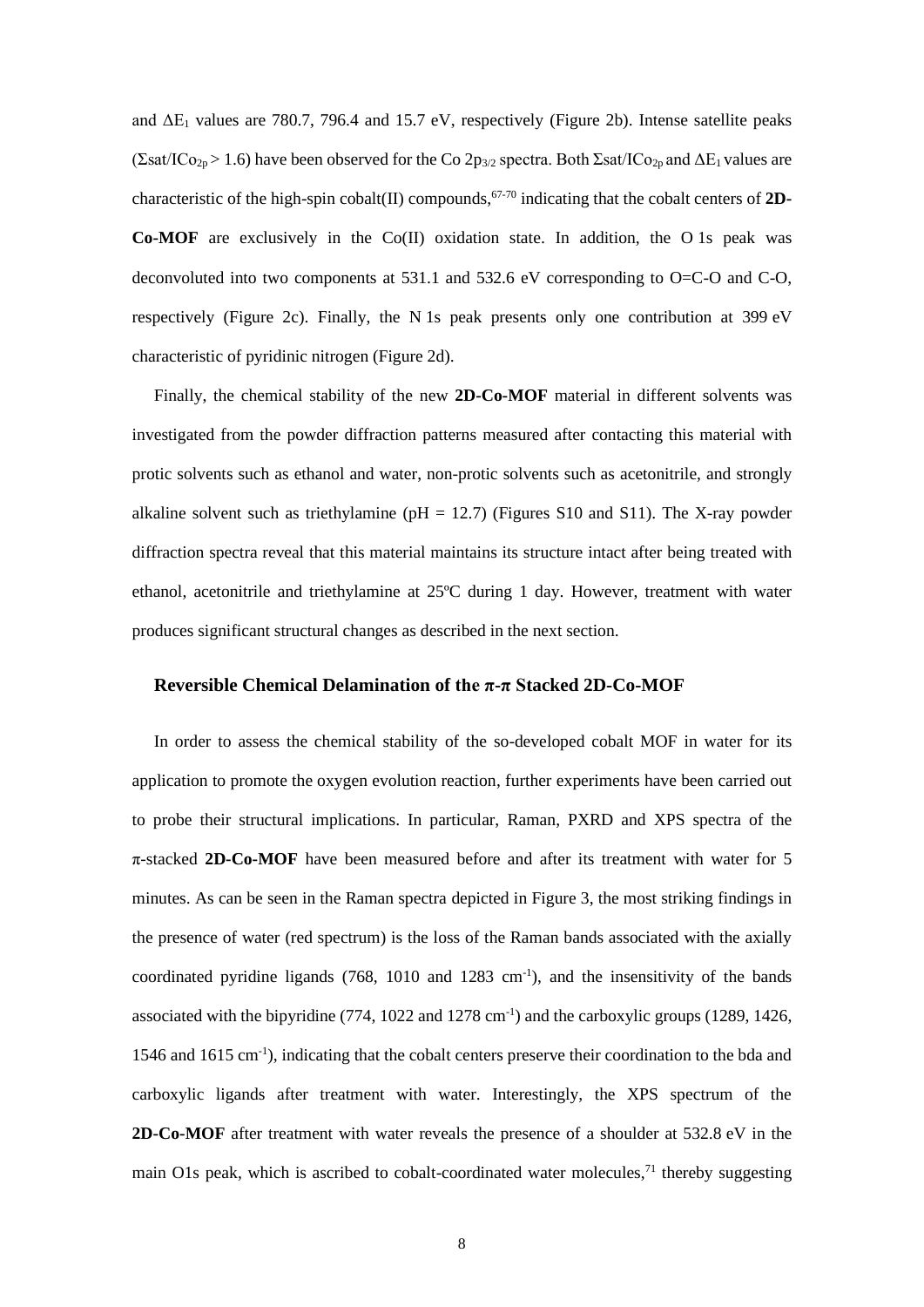that the axial labile pyridine ligand is replaced by water molecules (Figure S12). Additionally, the overall change of the PXRD pattern, with the loss or broadening of some characteristic bands (red spectrum in Figure 3), is consistent with a delamination of the  $\pi$ -stacked 3D structure of the MOF to produce individual nanosheets, whose double layer structure is preserved.



**Figure 3.** Power x-ray diffraction patterns (left panel) and Raman spectra (right panel) of π-stacked **2D-Co-MOF** before (black) and after successive treatment with H<sub>2</sub>O for 5 minutes (red) and pyridine for 2 days at 150 ºC (green). Note: PXRD of delaminated and regenerated π-stacked Co-MOF have been acquired in a zero background holder.

Interestingly, we have found that the 3D structure of the delaminated **2D-Co-MOF** can be regenerated by solvothermal process with pyridine at 150 °C for 2 days (green spectra in Figure 3). This fact has been corroborated using XPS, where the shoulder at 532.8 eV in the main O1s peak, which is ascribed to cobalt-coordinated water molecules, disappears after the solvothermal treatment with pyridine (Figure S14), indicating the coordination of the pyridines in the axial position again and the regeneration of the  $\pi$ -stacked 3D structure. Finally, the characterization of the regenerated  $\pi$ -stacked **2D-Co-MOF** has been completed with Elemental Analysis and ICP which confirm the same bulk composition of the regenerated material (Table S3).

To the best to our knowledge, this is the first time that MOFs have shown a "memory effect" in delamination-pillarization process, which is well-known for the most famous 2D material such as hydrotalcites.72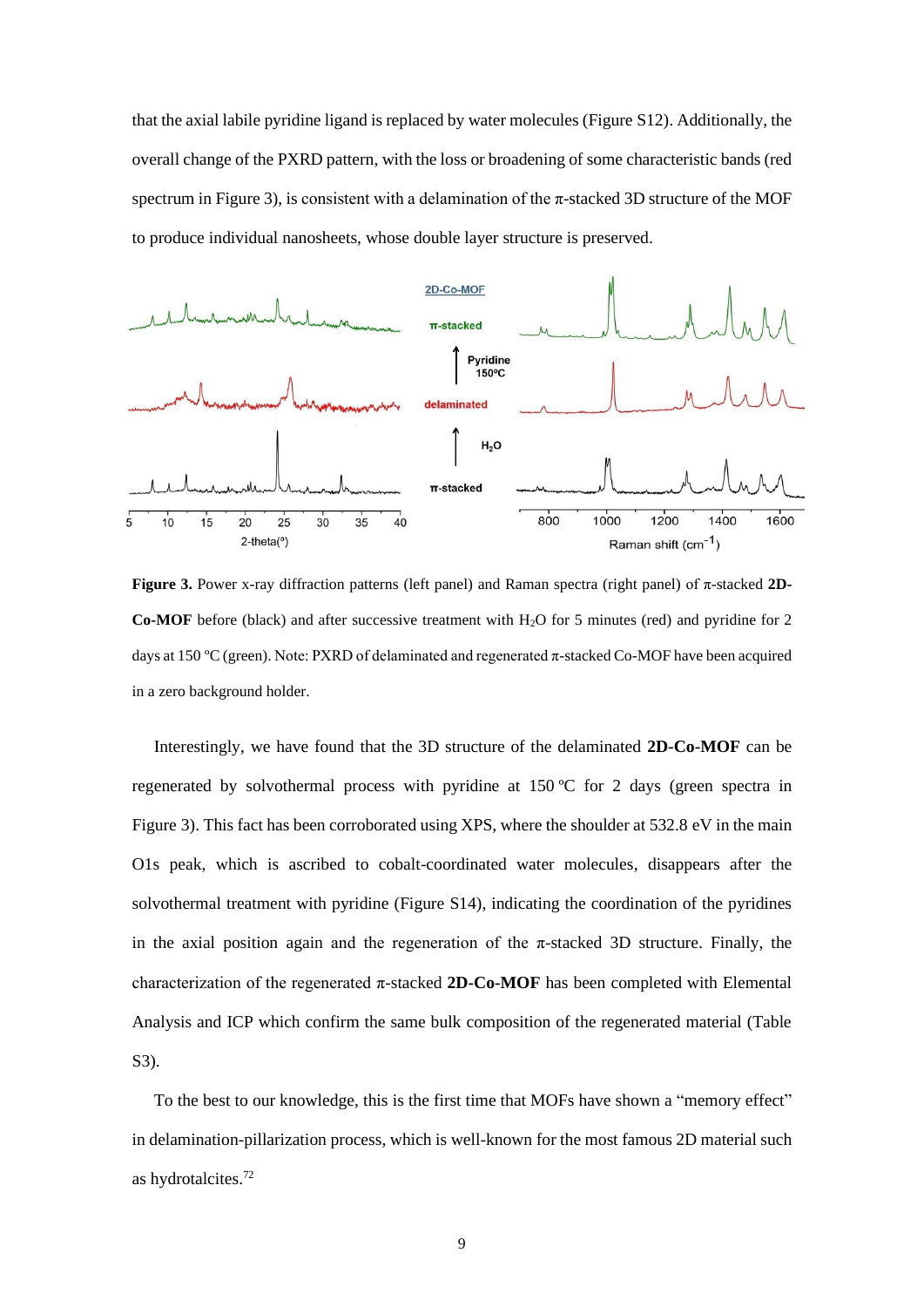On the other hand, to assess the suitability of the so-developed **2D-Co-MOF** as electrocatalyst, we produce a composite by its dispersion in an alcoholic Nafion solution (**2D-Co-MOF**@Nafion), which is a commonly used polymer in OER electrocatalysis. <sup>73</sup> The influence of Nafion on the chemical stability of the  $\pi$ -stacked 3D structure of the MOF in water was also investigated by means powder X-ray diffraction. From the comparison of the PXRD spectra of the **2D-Co-MOF** measured before and after its treatment with water for different contact times (Figure S13), it was found that the π-stacked **2D-Co-MOF** adopts a preferential [100] orientation in the composite, where the crystals of the MOF interact in a planar way with the Nafion. In addition, in the presence of an aqueous solution, the 3D structure of the MOF only lasted about 40 minutes before suffering the delamination process. Thus, Nafion slows down the pyridinewater exchange, but does nor precluded it.

In addition, we have found that the current **2D-Co-MOF**@Nafion composite shows good adherence to graphite electrodes and long chemical stability for its application in promoting the electrocatalytic water oxidation reaction (*vide infra*).

# **Interplay between Redox Electrochemistry and Coordinative Chemistry of 2D-Co-MOF@Nafion composite.**

We first investigated the electrochemical redox conversion of the **2D-Co-MOF**@Nafion composite in the absence of water by measuring the voltammetric response of a pyrolytic graphite electrode coated with the MOF composite in an acetonitrile solution containing  $0.1$  M [Et<sub>4</sub>N]PF<sub>6</sub>. As shown in Figure 4a, its electrochemical response is characterized by two pair of voltammetric waves located at 0.65 V (wave I) and 1.38 V (wave II) vs. NHE, that corresponds to the  $Co(II)/Co(III)$  and  $Co(III)/Co(IV)$  redox conversions, respectively.<sup>38</sup>

*Electrochemical Activation in Aqueous Solutions*. In an aqueous 0.1 M sodium phosphate buffer solution at pH 7, observation of a significant cobalt redox conversion requires electrochemical activation of the so-modified electrode by applying a positive enough potential of 1.2 V (vs. NHE) for at least 30 minutes, as evidenced by comparing the voltammograms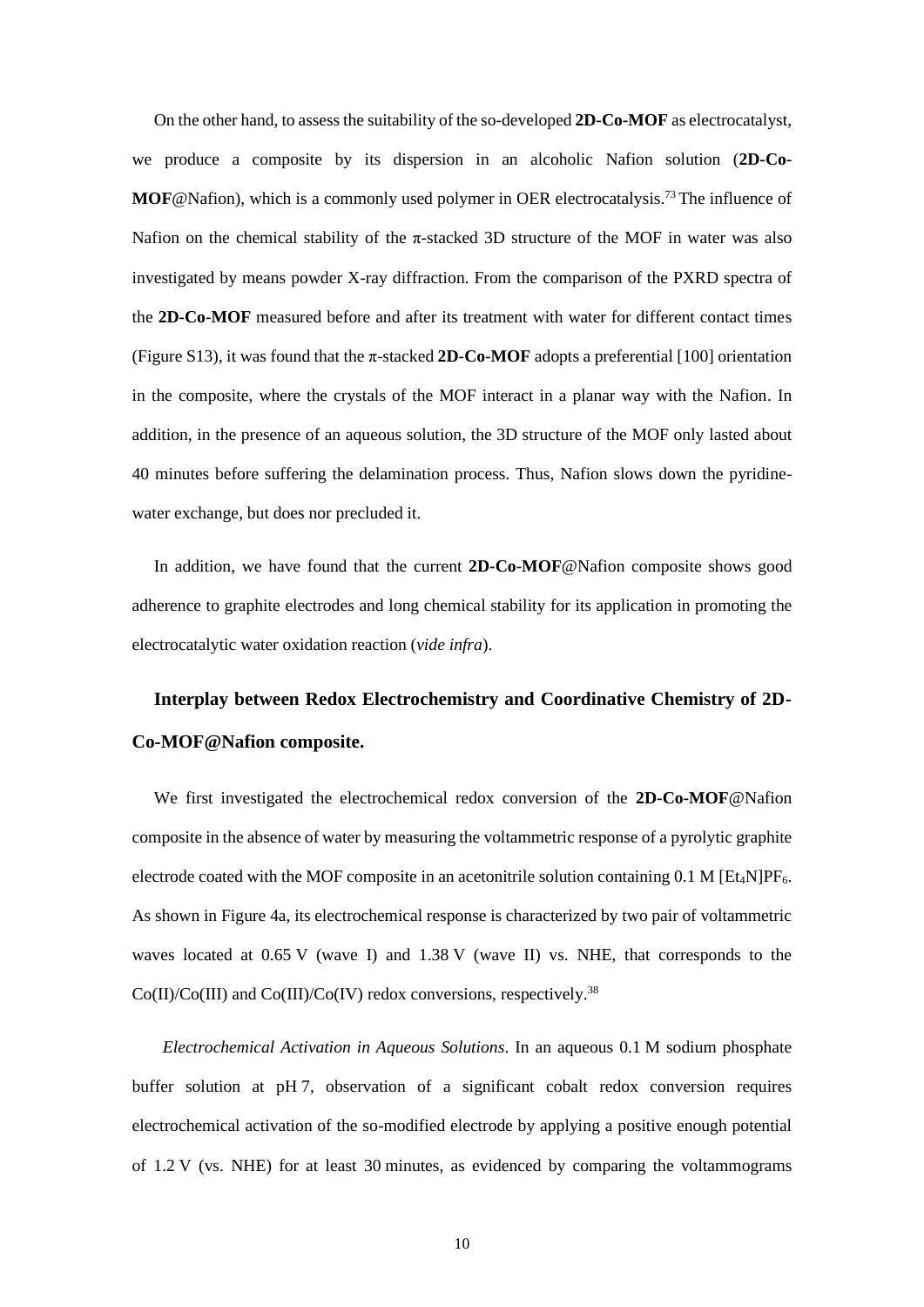measured before (blue line) and after (red line) electrochemical activation (Figure 4b). As described above, the presence of the Nafion in the **2D-Co-MOF**@Nafion composite slows down the pyridine-water exchange, but does not preclude it. According to this finding, the cobalt centers of the delaminated **2D-Co-MOF**@Nafion-modified electrode equilibrated in the aqueous buffer solution are coordinated axially to water molecules. Thus, the initial electro-inactivity can be tentatively ascribed to a limitation of the ionic migration across the film that is required to compensate the interfacial charge developed during the redox conversion of the cobalt centers. This limitation may originate from the compactness of the hydrophobic domains of Nafion. To probe this possibility, we have measured the voltammetric features of distinct **2D-Co-MOF**@Nafion composites differing in the Nafion content (Figure S21), observing that an increase of the Nafion content attenuates the incipient voltammetric features associated with the redox conversion of the cobalt centers and the OER. This finding corroborates the initial blocking properties of the Nafion film and suggests that the enhancement of the electrocatalytic current during the electrochemical activation of the composite might result from a decompaction of the film. On the other hand, for the electrochemically activated electrode, only the first cobalt voltammetric wave (at ca. 1.04 V vs. NHE) is well resolved due to concomitant contribution of the exponentially increasing electrocatalytic current associated with the oxygen evolution reaction. Bearing in mind that the electrocatalytically active species are the Co(IV)-oxo or  $Co(III)$ -oxyl radical,<sup>56,63,74</sup> the proximity of the OER current to the cobalt voltammetric wave indicates that formation of above species is favored in aqueous solution with respect to the formation of Co(IV) in acetonitrile. To get more information of the cobalt-mediated electrocatalytic oxidation of water, we measured the voltammetric response of the **2D-Co-MOF**@Nafion composite for different acetonitrile/water ratio by adding variable volumes of an aqueous sodium phosphate buffer at pH 7 to the initial acetonitrile solution in the electrochemical cell (Figure S22). The increase of the exponential-like voltammetric feature located at  $E > 1.3$  V (vs. NHE) with the water content clearly indicates that it corresponds to the electrocatalytic oxidation water. On the other hand, the small hysteresis between the forward and backward currents reveals that the electrocatalytic process is partially limited by water diffusion,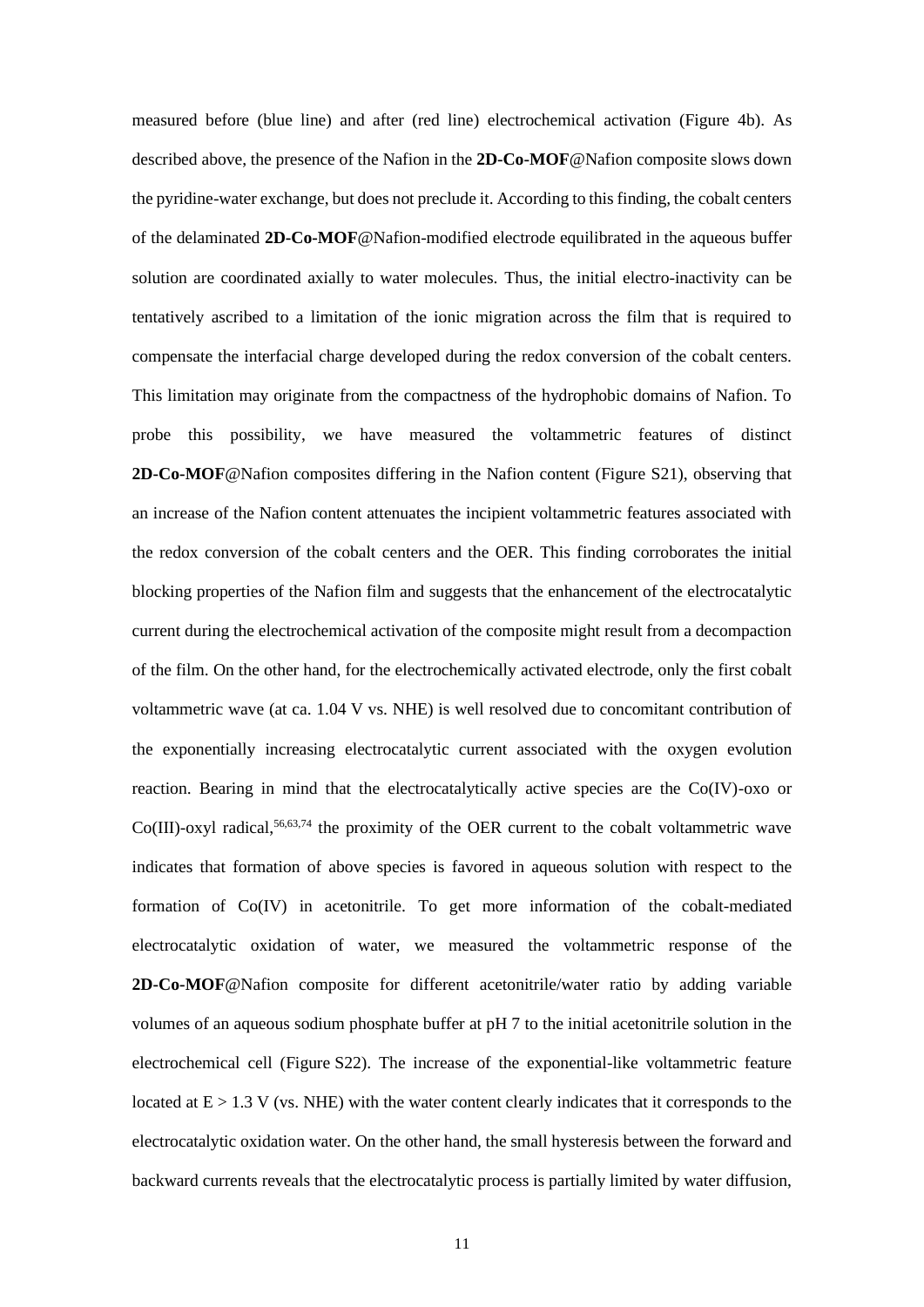since otherwise either a sigmoidal (absence of mass transport control) or peaked (full mass transport control) voltammetric feature is expected.75,76

Furthermore, analysis of the scan rate dependence of anodic wave I (Figure S23) reveals that the Co(II)/Co(III) redox conversion is fast for low scan rates (ca.  $< 0.5$  V s<sup>-1</sup>, surface confined behavior) and becomes limited by the charge transport across the film for higher scan rates (diffusion-like behavior).



**Figure 4.** a) Cyclic voltammogram of a pyrolytic graphite electrode modified with Nafion (grey dashed line) or with **2D-Co-MOF**@Nafion (black line) recorded at  $0.05 \text{ V s}^{-1}$  in acetonitrile. b) Cyclic voltammograms recorded at 0.05 V s<sup>-1</sup> in aqueous 0.1 M SPB solution pH 7 at 25 °C before (blue line) and after (red line) electrochemical activation of **2D-Co-MOF**@Nafion deposited in a pyrolytic graphite electrode and c) corresponding Nyquist plots measured at 1.1 V vs. NHE, before (blue symbols) and after (red symbols) electrochemical activation. Solid lines are the best fits using the equivalent circuit of the inset plot with the parameter values reported in Table S5. d) Cyclic voltammograms of a pyrolytic graphite electrode modified with **2D-Co-MOF**@Nafion recorded at 0.05 V s -1 and 25 ºC in the electrolytes buffered at the indicated pH and e) corresponding E vs. pH plot estimated at  $8 \mu A$  (red symbols) and  $40 \mu A$  (green symbols).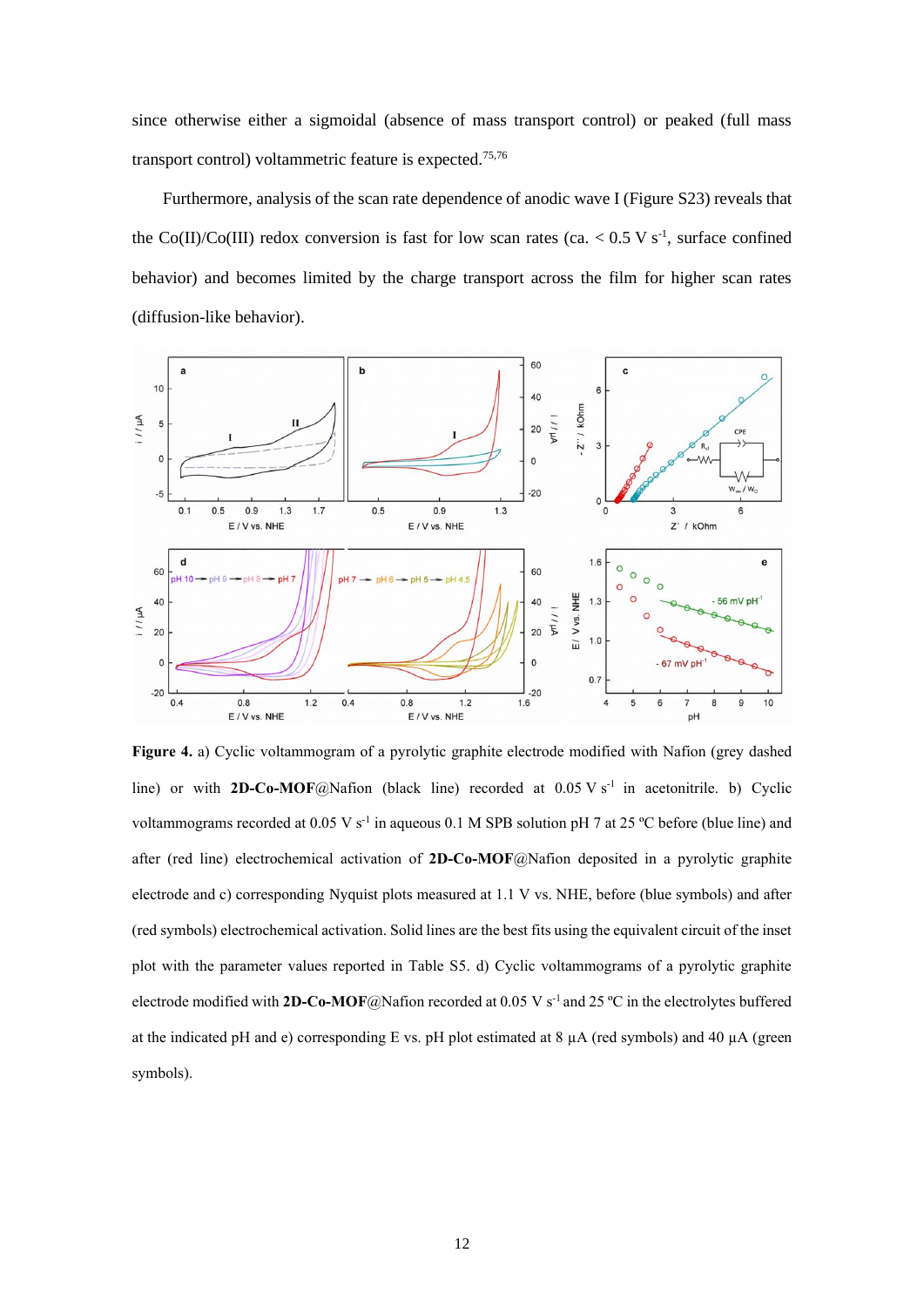To get more insights into the effect of the electrochemical activation, electrochemical impedance spectra (EIS) of the immobilized **2D-Co-MOF**@Nafion composite were measured at 1.1 V (vs. NHE) before and after its electrochemical activation (Nyquist plots in Figure 4c). Before the electrochemical activation (blue symbols), the EI spectrum shows the typical shape expected for a diffusion-controlled redox process with a limiting linear segment of slope  $\sim 1$  in the low frequency region (high Z' values). This spectrum was quantitatively reproduced (solid line) with the equivalent circuit depicted in the inset of Figure 4c, where  $R_{sf}$  stands for the solution and film resistance, CPE for the constant phase element, and W for the semi-infinite diffusion Warburg element (optimum fitting parameter values reported in Table S5, Figures S24-S25). After electrochemical activation, the x-intercept of the spectrum (equals to  $R_{sf}$ ) shifted toward a lower Z' value, which reveals an increase of the ionic migration rate across the MOF, and the low-frequency region shows an upward curvature, which is typical of a finite diffusion-controlled electron transfer across the film.<sup>77-81</sup> This spectrum was quantitatively reproduced by the equivalent circuit depicted in the inset of Figure 4c, provided that the semi-infinite diffusion W element was replaced by the finite-diffusion element with a totally reflecting boundary W<sup>o</sup> (optimum fitting parameter values reported in Table S5). The change from semi-infinite to finite diffusion is consistent with an increase of the electron transfer rate across the film. Overall, these results reveal that electrochemical activation facilitates both ionic migration and electron transfer across the Co-MOF composite.

To explore whether the electrochemical activation leads to structural and/or coordinative changes, we have measured the Raman, PXRD and XPS spectra, as well as the FESEM and FIB images and EDX analysis of the composite before and after its electrochemical activation at 1.2 V (vs. NHE) for different exposition times, where extensive OER takes place. The insensitivity of the Raman and PXRD spectra (Figures S16 and S17) to the electrolysis time reveals that the cobalt centers maintain their coordination sphere and the individual nanosheets preserve their double layer structure during their electrochemical activation. XPS spectra (Figure S18 and Table S4) corroborate these findings and also reveal that electrochemical activation does not affect the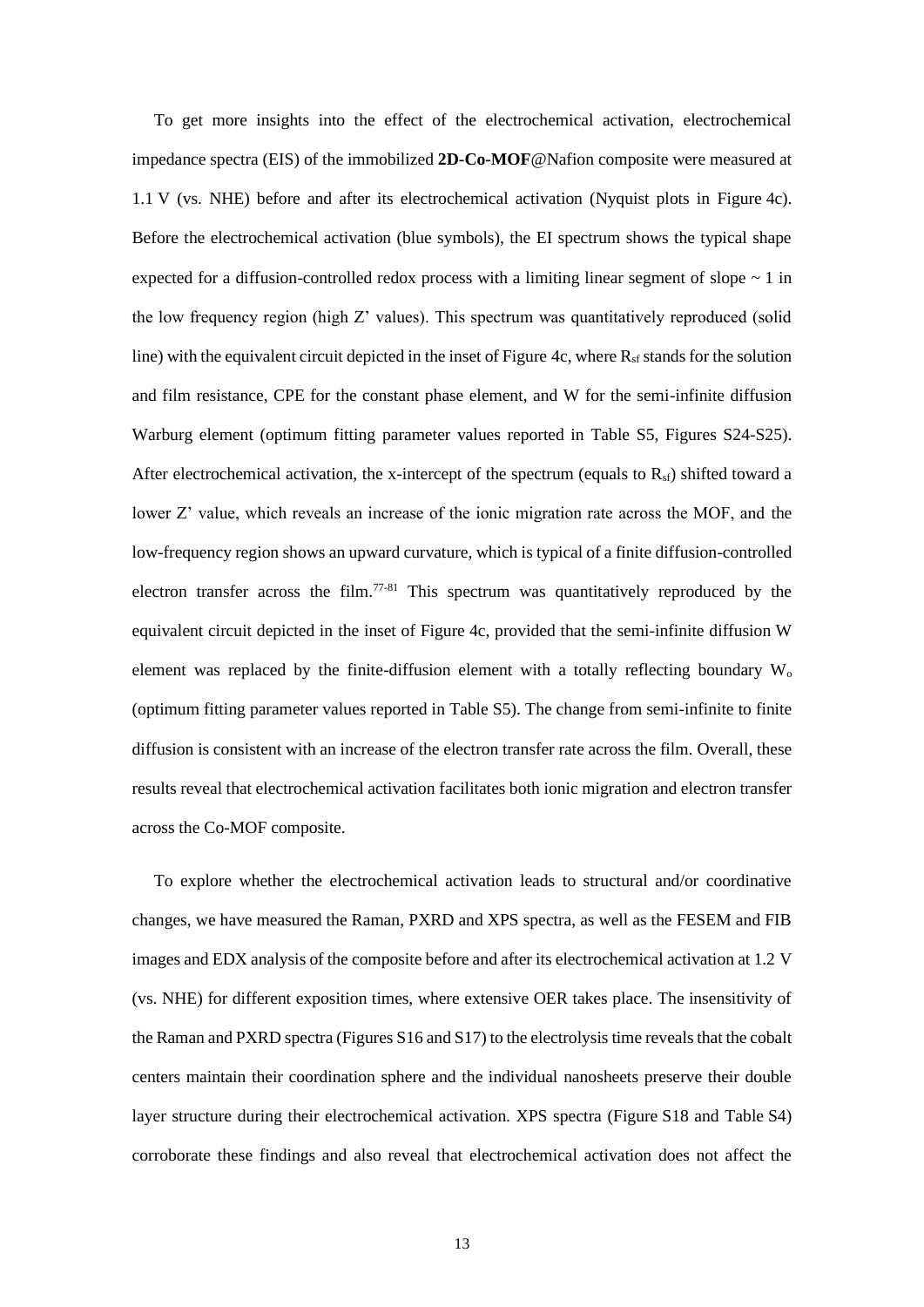oxidation state of the cobalt centers in their resting state Co(II), where the presence of  $CoO_x$  has not been detected. On the other hand, FESEM and FIB images (Figures S19 and S20) as well as the EDX analysis (Figure S19) clearly show that cobalt centers are homogeneously distributed in the composite, thus ruling out metal aggregation. These results reveal that delaminated double nanosheets retain their crystallinity and morphology during extensive OER.

Altogether, these findings suggest that the enhancement of the electrocatalytic activity during the electrochemical activation of the composite might originate from an increase of the ionic permeability of the film, as evidenced by a decrease of its electrical resistance determined by electrochemical impedance spectroscopy, rather than from induced structural changes. In this line, we speculate that the generation of oxygen microbubbles during electrochemical water oxidation might contribute to the formation of microchannels in the film that facilitates the accessibility of the electrolyte to the cobalt centers.

*Mechanistic Insights*. The exchange of pyridine ligands by water molecules is expected to facilitate charge compensation in the electrochemical oxidation of the cobalt centers by ionization of the corresponding water-derived ligands. To probe this issue and provide a more complete redox speciation of the immobilized **2D-Co-MOF**, we have studied the effect of the solution pH on its voltammetric response by using sodium phosphate buffer (Figure 4d). It should be noted that the **2D-Co-MOF**@Nafion-modified electrode was equilibrated in the aqueous buffer solution, so that the starting cobalt species was  $Co^{2+}(OH_2)$ . Starting with an electrochemically activated **2D-Co-MOF**@Nafion in a 0.1 M SPB solution of pH 10, a decrease of the solution pH resulted in the shift of the cobalt voltammetric wave toward more positive potentials with a slope of ca.  $-60$  mV/pH up to pH 6.5 (Figure 4e). This linear dependence is typical of a redox conversion involving a proton-coupled electron transfer with the same number of exchanged protons and electrons. Bearing in mind that the  $pK_a$  value of the water molecule coordinated to Co(III) in molecular complexes is within the range  $5-7,65,82,83$  and that of water coordinated to  $Co(II)$  in polyoxometalates is greater than  $10,61,84$  the above pH dependence is consistent with a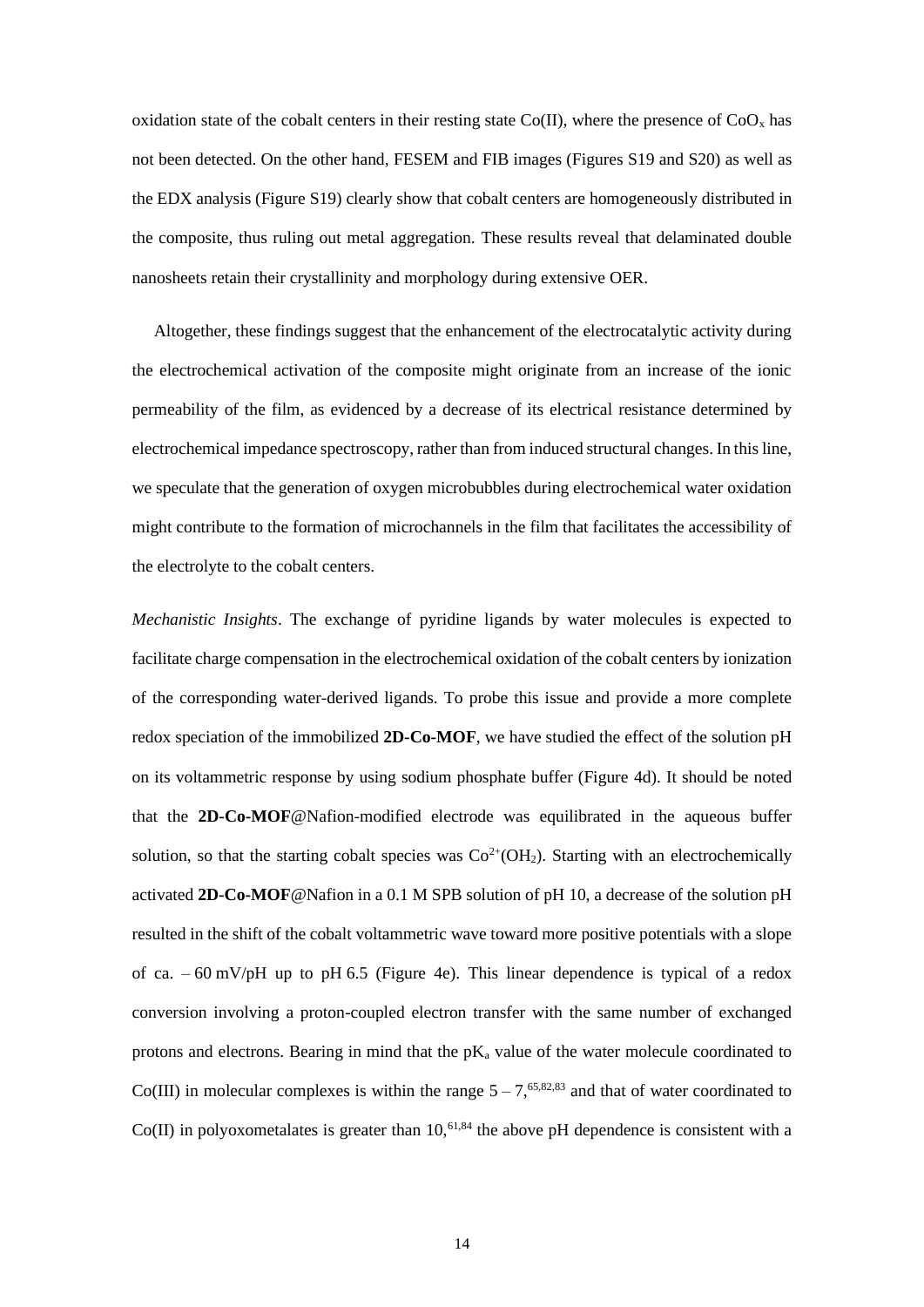deprotonation of the coordinating water molecule upon oxidation of the Co(II) centers accordingly to:

$$
Co(II) - OH_2 \rightleftarrows Co(III) - OH + e^- + H^+
$$

Below pH 6.0, a progressive, irreversible loss of the cobalt voltammetric wave occurs until it disappears at pH < 5. The concomitant decrease of OER current corroborates the catalytic role of the cobalt centers. Bearing in mind that the  $pK_a$  values of the two carboxylic acid substituents of the bda ligand are 1.5 and 3.0, $85$  and the pK<sub>a</sub> values of the two pyridyl nitrogens of 2,2´-bipyridine are 1.8 and  $4.5$ ,  $86,87$  the irreversible loss of the electrochemical activity can be ascribed to the MOF breakdown induced by protonation of the bda acid/base groups.

The voltammetric branch associated with the electrocatalytic oxidation of water shifts with the solution pH in a similar way to the cobalt voltammetric features (green symbols in Figure 4e), indicating that the cobalt-mediated electrocatalysis of OER proceeds through a series of proton-coupled electron transfer with the same number of exchanged electrons and protons.

Based on the above electrochemical and spectroscopic results, the following mechanism for the redox conversion and electrocatalytic water oxidation involving the **2D-Co-MOF**@Nafion composite in aqueous solution is proposed (Figure 5). First, electrochemical oxidation of the cobalt centers  $(Co^{2+}-OH_2, 1)$  at  $\sim$ 1.04V vs. NHE is accompanied by ionization of the water ligand to produce Co<sup>3+</sup>-OH (2) via a proton-coupled electron transfer (PCET). Then, a second PCET at a somewhat more positive potential is expected to produce the oxo-intermediate  $Co^{4+}=O(3)$ , which has a significant  $Co<sup>3+</sup>$  oxyl radical character ( $Co<sup>3+</sup>$ –O<sup>•</sup>, 4), that has been recognized to be the catalytically active species for OER. From the different mechanisms proposed for the cobalt-mediated O-O bond formation,<sup>55-61</sup> direct coupling between two  $Co^{4+}=O$  (or  $Co^{3+}-O^{\bullet}$ ) moieties of the same nanosheet is discarded because of the large  $Co \cdots Co$  distance (4.69 Å). The lack of a second water-derived ligand in the cobalt centers rules out the geminal coupling. On the other hand, the increase of the film ionic permeation during the electrochemical activation of the composite indicates that the OER electrocatalysis requires a good accessibility of the electrolyte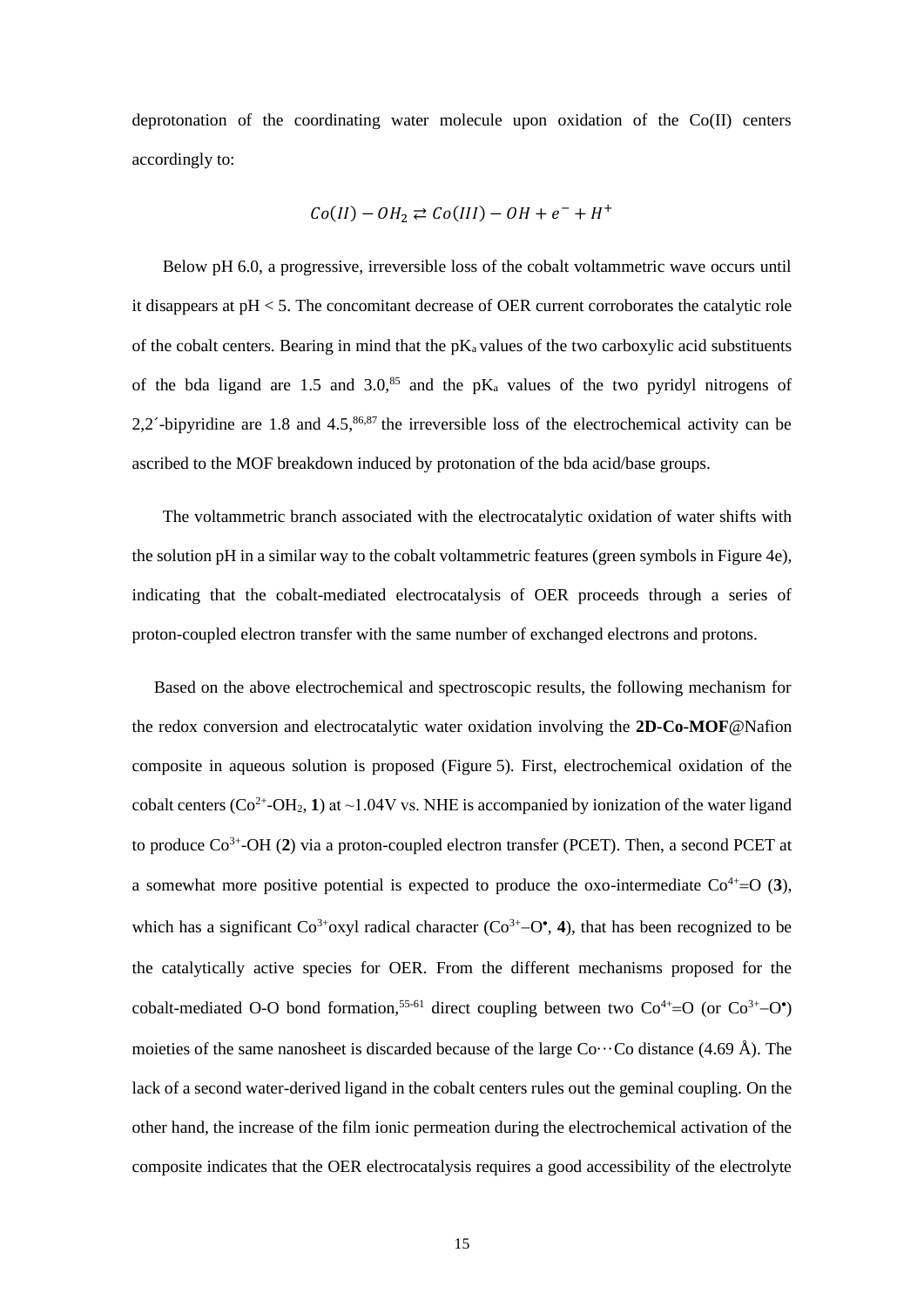to the cobalt centers that is fulfilled if delaminated nanosheets are well separated from each other. However, this scenario does not favor the inter-sheet radical coupling mechanism as it requires quite small inter sheet distances for the formation of the corresponding dinuclear moiety. This situation contrasts to that found in cobalt oxide, where the radical coupling mechanism is a realistic scenario as it involves two surface oxo bridged cobalt centers with good accessibility for the electrolyte. Since for the current system the above two requirements (proximity and electrolyte accessibility) cannot be simultaneously fulfilled, the more plausible scenario for the OER mechanism is the mononuclear water nucleophilic attack to  $Co<sup>4+</sup>=O$  or  $Co<sup>3+</sup>-O<sup>•</sup>$  to produce the hydroperoxide intermediate Co3+−O−OH (**5**) via a PCET, that may be facilitated by the bipyridine equatorial ligands as in the case of the highly efficient cobalt porphyrins.<sup>62</sup> Finally, intermediate **5** reacts with water to form the oxygen molecule and regenerate the resting state of cobalt  $Co<sup>2+</sup>-OH<sub>2</sub>$  through another PCET.



**Figure 5.** Proposed mechanism for the electrocatalytic oxygen evolution reaction mediated by **2D-Co-MOF** at neutral pH.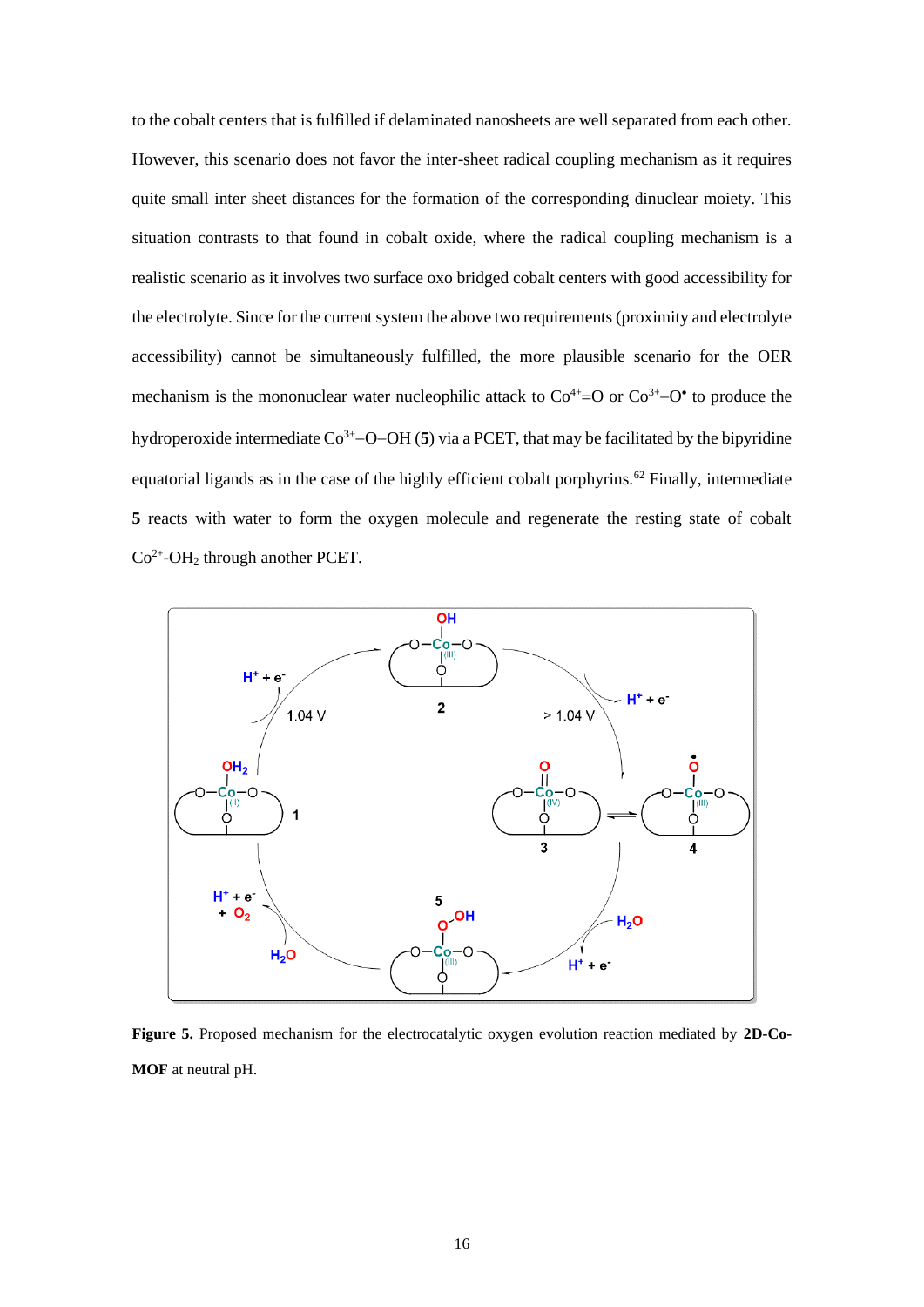# **Benchmarking the Electrocatalytic Performance of 2D-Co-MOF@Nafion Composite for the Water Oxidation Reaction.**

In order to assess the electrocatalytic activity of **2D-Co-MOF**@Nafion composite toward the OER at neutral solution steady state polarization curves were measured by means of rotating disk voltammetry. Figure 6a depicts the polarization curves recorded at neutral media with **2D-Co-MOF** and the typical OER electrocatalysts  $RuO<sub>2</sub>$ , IrO<sub>2</sub> and Co<sub>3</sub>O<sub>4</sub>, all of them co-deposited with Nafion onto a graphite electrode. The electrocatalytic onset potentials were 1.73, 1.65, 1.77 and 1.84 V vs. RHE for **2D-Co-MOF**,  $RuO<sub>2</sub>$ , IrO<sub>2</sub> and Co<sub>3</sub>O<sub>4</sub>, respectively. The corresponding overpotential values at 2 mA cm<sup>-2</sup> were 548, 404, 680 and 595 mV, for **2D-Co-MOF**, RuO<sub>2</sub>, IrO<sub>2</sub> and  $Co<sub>3</sub>O<sub>4</sub>$ , respectively. Note that the overpotential value of **2D-Co-MOF** is similar to the values reported for the most active cobalt-MOF based catalysts at pH 7 (Table S6).



**Figure 6.** a) Rotating disk voltammograms recorded at 5 mVs<sup>-1</sup> and 1500 rpm and b) steady state Tafel plots of a pyrolytic graphite electrode modified with the indicated electrocatalyst in a 0.1 M SPB solution pH 7 at 25 ºC. c) Consecutive chronoamperograms at 1.8 V vs. RHE for a **2D-Co-MOF**@Nafion modified graphite electrode in an aqueous 0.1M SPB solution pH 7 at 25 ºC. Inset plot: Rotating disk voltammograms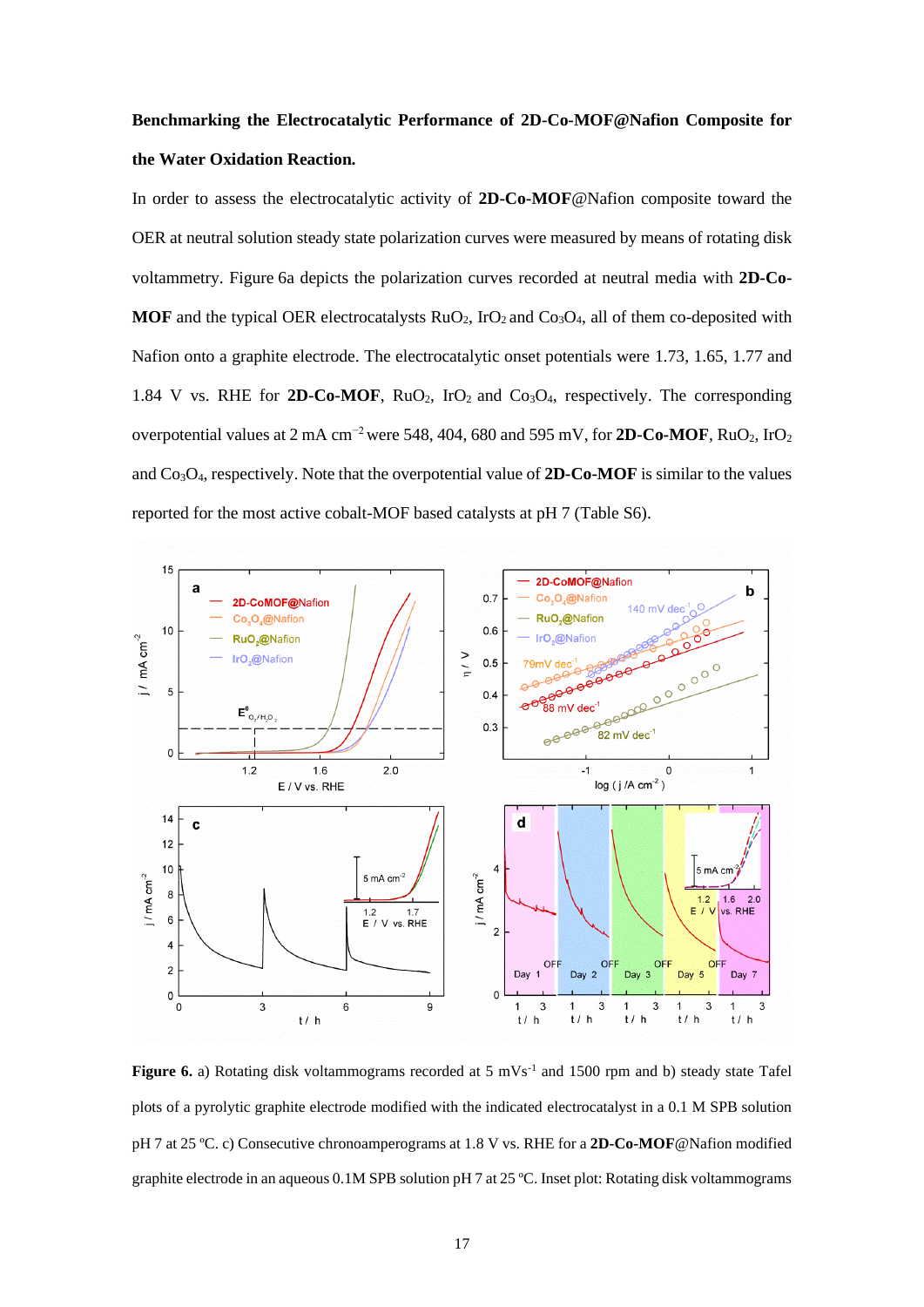measured at 5 mVs<sup>-1</sup> before (red line) and after (green line) the chronoamperometric experiment. d) Chronoamperograms at 1.8 V vs. RHE for a **2D-Co-MOF**@Nafion modified graphite electrode in an aqueous 0.1M SPB solution pH 7 at 25 ºC for several on/off reaction cycles. Inset plot: Rotating disk voltammograms measured at 5 mVs<sup>-1</sup> after catalytic run at day 1 (red line), day 3 (green line) and day 7 (purple line).

The kinetics of the electrocatalytic OER mediated by the different electrocatalysts was assessed from the corresponding Tafel plot (Figure 6b) obtained from the chronoamperometric steady state current density data measured for a sequence of 0.01 V potential steps. **2D-Co-MOF** exhibits a Tafel slope (TS) value of  $88 \pm 4$  mV decade<sup>-1</sup>, which is similar to those obtained with  $RuO<sub>2</sub>$  and  $Co<sub>3</sub>O<sub>4</sub>$  and lower than that of IrO<sub>2</sub>. To the best of our knowledge, this is the best value among known cobalt MOFs catalysts operating at neutral media. The turnover frequency number (TOF) was determined from the expression  $TOF = i/40$  (where *i* is the current intensity at a given overpotential and *Q* is the faradaic charge under the baseline-corrected voltammetric peak preceding the electrocatalytic branch). A value of  $0.034 \, \text{s}^{-1}$  was obtained for the TOF number of **2D-Co-MOF** at an overpotential of 400 mV with  $Q = 2.5 \cdot 10^{-5}$  C (that corresponds to 2.6.10- $10$  mol of electroactive cobalt). It should be remarked that this TOF value is superior to those reported for similar electrocatalysts<sup>27</sup> (Table S6). The effect of the amount of electroactive 2D-**Co-MOF** on the OER electrocatalysis has been also evaluated (Figure S26). An increase of the electroactive cobalt population, obtained by increasing the electrochemical activation time, results in an increase of the electrocatalytic current density at a given potential and a decrease of the corresponding overpotential at a given current density. However, the TOF number determined at an overpotential of 400 mV decreases upon increasing the electroactive population until it levels off at  $\sim 0.035$  s<sup>-1</sup> for an electroactive population of 2.0  $10^{-10}$  mol. This dependence reveals that not all cobalt centers catalyze the water oxidation reaction at the same level.

The improved activity for water oxidation reaction of the **2D-Co-MOF**@Nafion composite electrocatalyst can be ascribed to both a more efficient charge transport across the catalyst film and a facilitated water nucleophilic attack to the active centers presumably by the presence of nitrogen-containing aromatic equatorial ligands.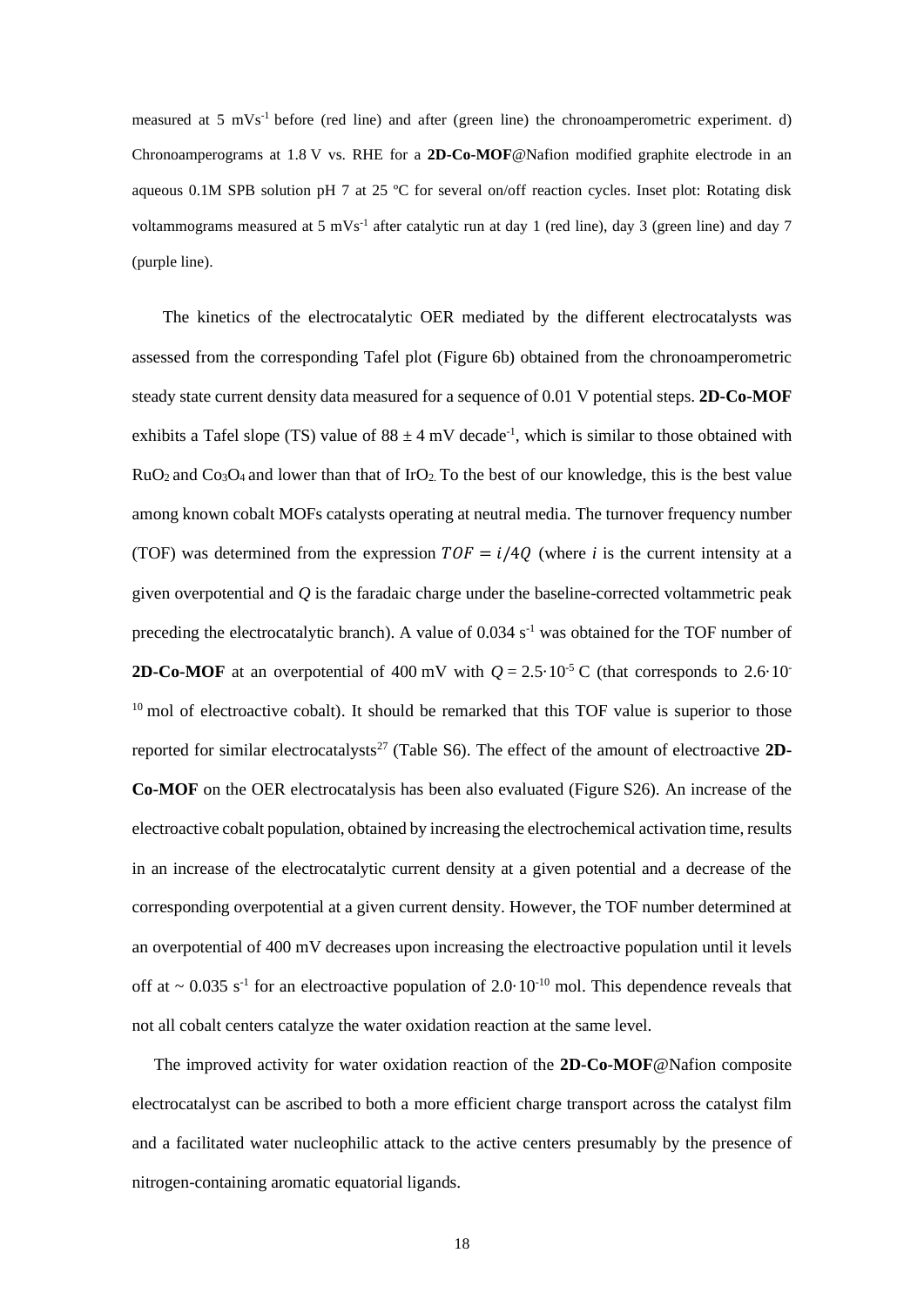The operational stability and long-term durability of the electrocatalyst during the OER have also been explored. First, the chronoamperometric current for the **2D-Co-MOF**@Nafion-modified graphite electrode was measured at 1.8V (vs. RHE) for three consecutive water electrolysis cycles that lasted 9 h (Figure 6c). The chronoamperograms are characterized by an initial decrease of the current that can be ascribed to the formation of oxygen bubble at the electrode surface, thereby affecting the water transport inside the multilayered film (Figure S27). Then, the current approaches a steady state value of  $\sim 2 \text{ mA cm}^2$  in each chronoamperogram, with a negligible decrease in the current density at the end of the 9 h of operation. The similarity of the polarization curves of fully activated **2D-Co-MOF**@Nafion measured before and after the water electrolysis experiment, depicted in the inset plot of Figure 6c, reflects the high stability of this material. Moreover, a faradaic efficiency value of 77% of **2D-Co-MOF** for OER reaction was determined after extensive water electrolysis, reflecting that the current density mostly originates from water oxidation. Additionally, the analysis of the electrolytic solution after extensive water electrolysis by UPLC-HRMS (Q-ToF), reveals the presence of small amount of pyridine and Nafion (Figure S15), which is consistent with the aforementioned pyridine-water ligand exchange and with a certain composite pelling off during water electrolysis. It should be noted that the solution pH remains unchanged during water electrolysis.

The recyclability of the catalyst has also been examined along several successive catalytic runs with on/off cycles that lasted 7 days, checking its resistance to activity loss. As can be seen in Figure 6d the current density decreases by 50% after five recycling along 7 days. However, the rotating disk voltammograms recorded after each catalytic run reveal that **2D-Co-MOF**@Nafion composite retains a remarkable electrocatalytic performance without significant activity loss (inset plot in Figure 6d).

Overall, the long-term stability of delaminated **2D-Co-MOF** in the composite is consistent with the absence of significant structural changes of the composite during extensive OER, as described in the previous section.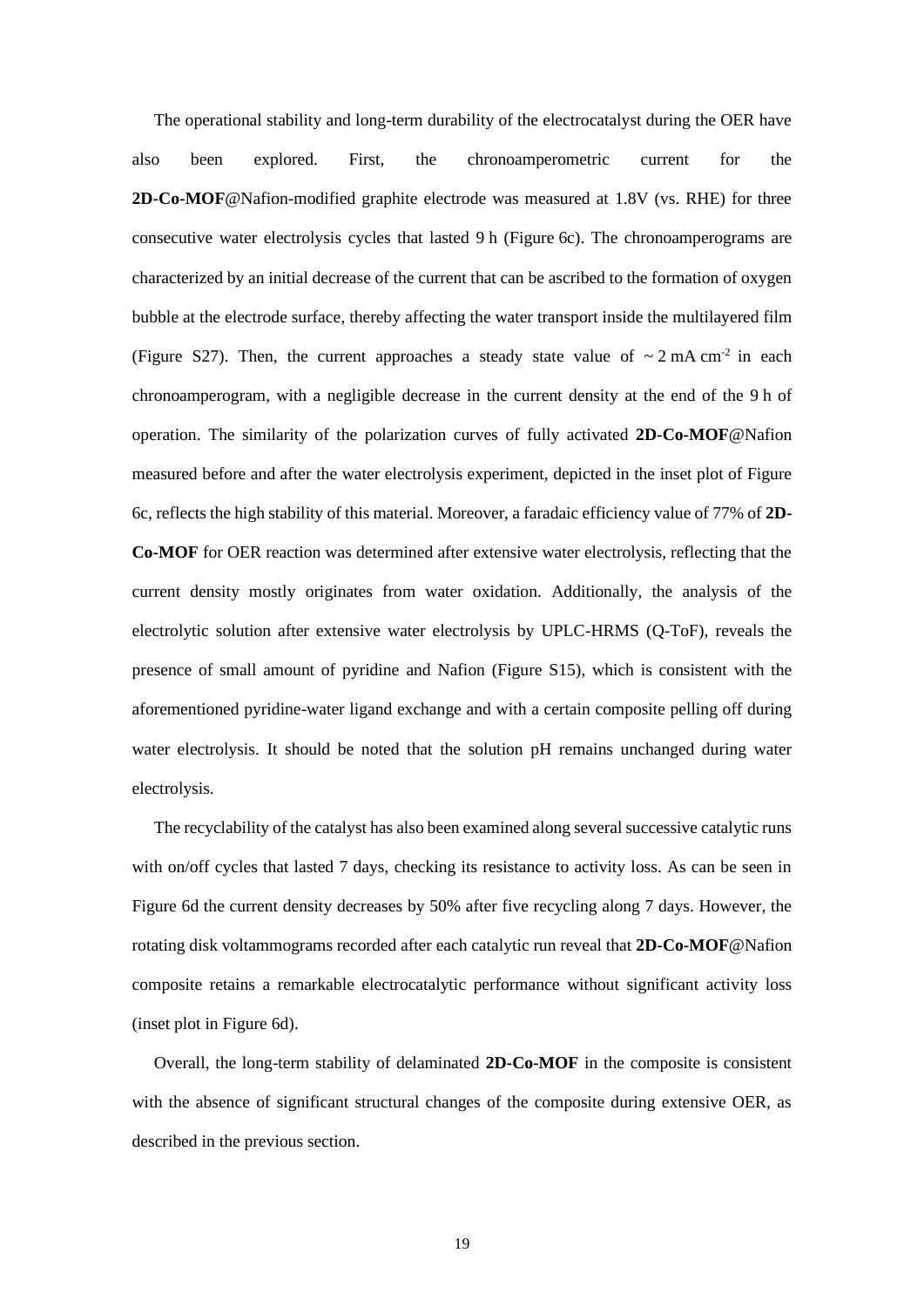#### **Conclusions**

In summary, the synthesis of a new cobalt MOF based on two layered core that are strongly connected by intermolecular bonds has been developed. The use of a well-defined cobalt cluster as starting compound for the synthesis directs the construction of a Co-MOF with an unusual topology. In this MOF, the layered double nanosheets are held together by  $\pi$ - $\pi$  stacking interactions between labile pyridine ligands. It has been shown that this material delaminates in the presence of water, and that the original 3D layered structure can be regenerated by solvothermal treatment with pyridine, so that the individual nanosheets have associated memory.

Dispersion of the so-synthesized MOF in an alcoholic Nafion solution gives rise to a composite (**2D-Co-MOF**@Nafion) with good adherence to graphite electrodes and long-term chemical stability. Electrochemical activation of the **2D-Co-MOF**@Nafion-modified electrode improves ionic migration and electron transfer across the film, and promotes the formation of electrocatalytically active cobalt centers. The activated composite exhibits enhanced electrocatalytic activity for water oxidation in neutral media, with a TOF value and robustness superior to those reported for similar electrocatalysts operating under the same experimental conditions. Based on the particular topology of the new Co-MOF, with quite distant cobalt centers, and its spectroscopic and electrochemical characterization, a reaction pathway mechanism relying of mononuclear centers is proposed for the cobalt-mediated electrocatalytic OER. Its high electrocatalytic efficiency at neutral pH is tentatively attributed to the presence of nitrogen-containing aromatic equatorial ligands that presumably facilitate the water nucleophilic attack as in the case of cobalt porphyrins.

#### **Associated Content**

The Supporting Information is available free of charge on the ACS Publications website.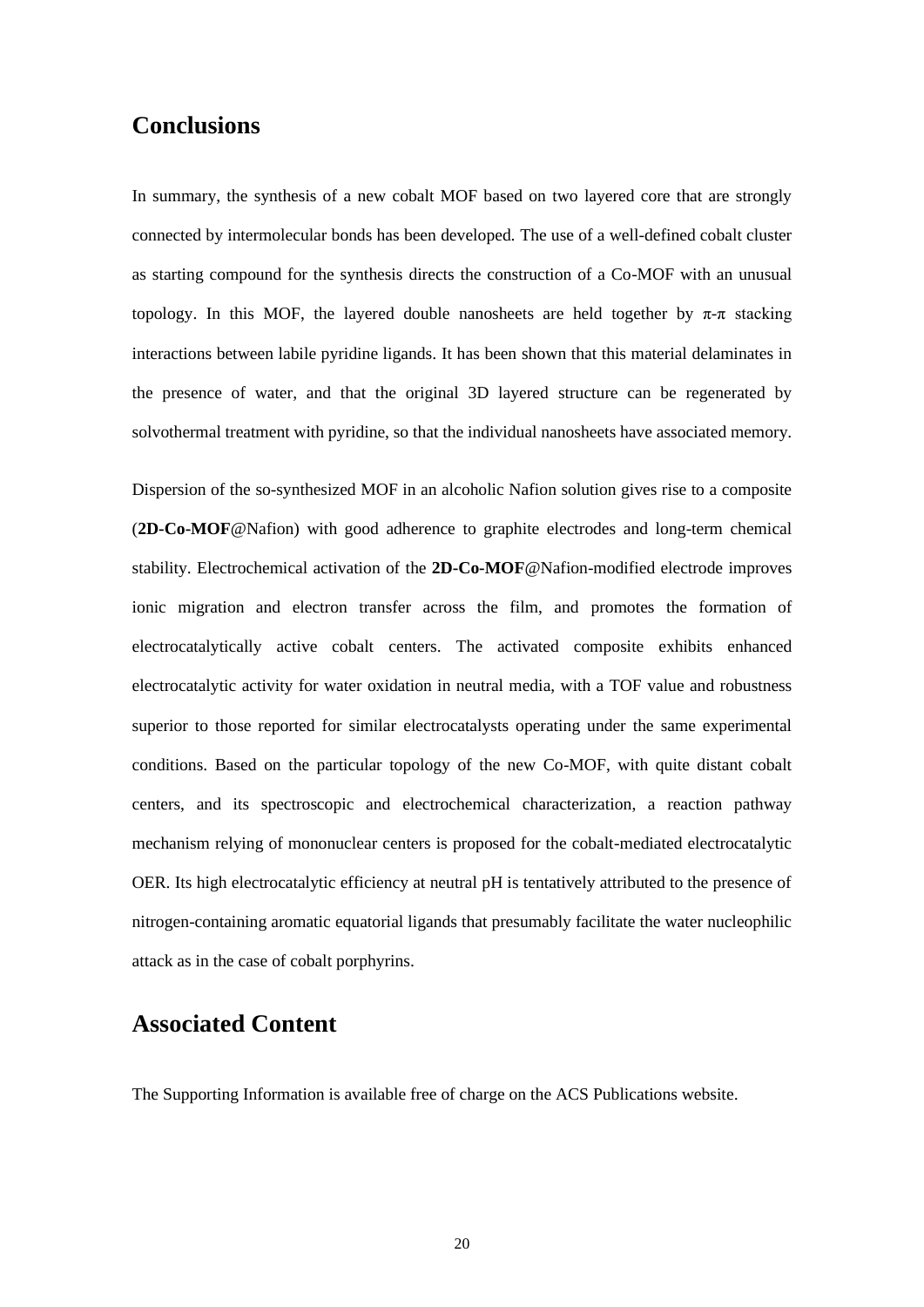Experimental details. Synthesis and characterization of the **2D-Co-MOF** (X-ray diffraction, thermogravimetric analysis, adsorption measurements, and chemical stability). Crystallographic data for **2D-Co-MOF** (CCDC 1994492, CIF). Characterization of the electrochemically activated **2D-Co-MOF**@Nafion composite (X-ray diffraction, Raman spectra, XPS spectra, FESEM images and EDX analysis). Additional electrochemical characterization of **2D-Co-MOF**@Nafion composite (voltammetric features and quantification of the electrochemical impedance spectra).

#### **Author information**

#### **Corresponding author**

Corresponding author: *pasoabur@upvnet.upv.es.*

#### **Notes**

The authors declare no competing financial interest.

## **Acknowledgment**

Programs Severo Ochoa SEV-2016-0683 and María de Maeztu MDM-2015-0538 are gratefully acknowledged. S.G.T. thanks MINECO for her FPU Ph.D. contract FPU16/02117. P.O-B. and G.M.E. thank MICCIN for their Ramón y Cajal contracts RYC-2014-16620 and RYC-2013- 14386. Authors thank the financial support by the Spanish Government (RTI2018-096399-A-I00, RTI2018-101784-B-I00, CTQ2017-89528-P and CTQ2014-52641-P) and Generalitat Valenciana (PROMETEU/2019/066). In addition, P.O-B. thanks UPV for his grant PAID-06- 18/SP20180172. The Electron Microscopy Service of the UPV is acknowledged for their help in sample characterization.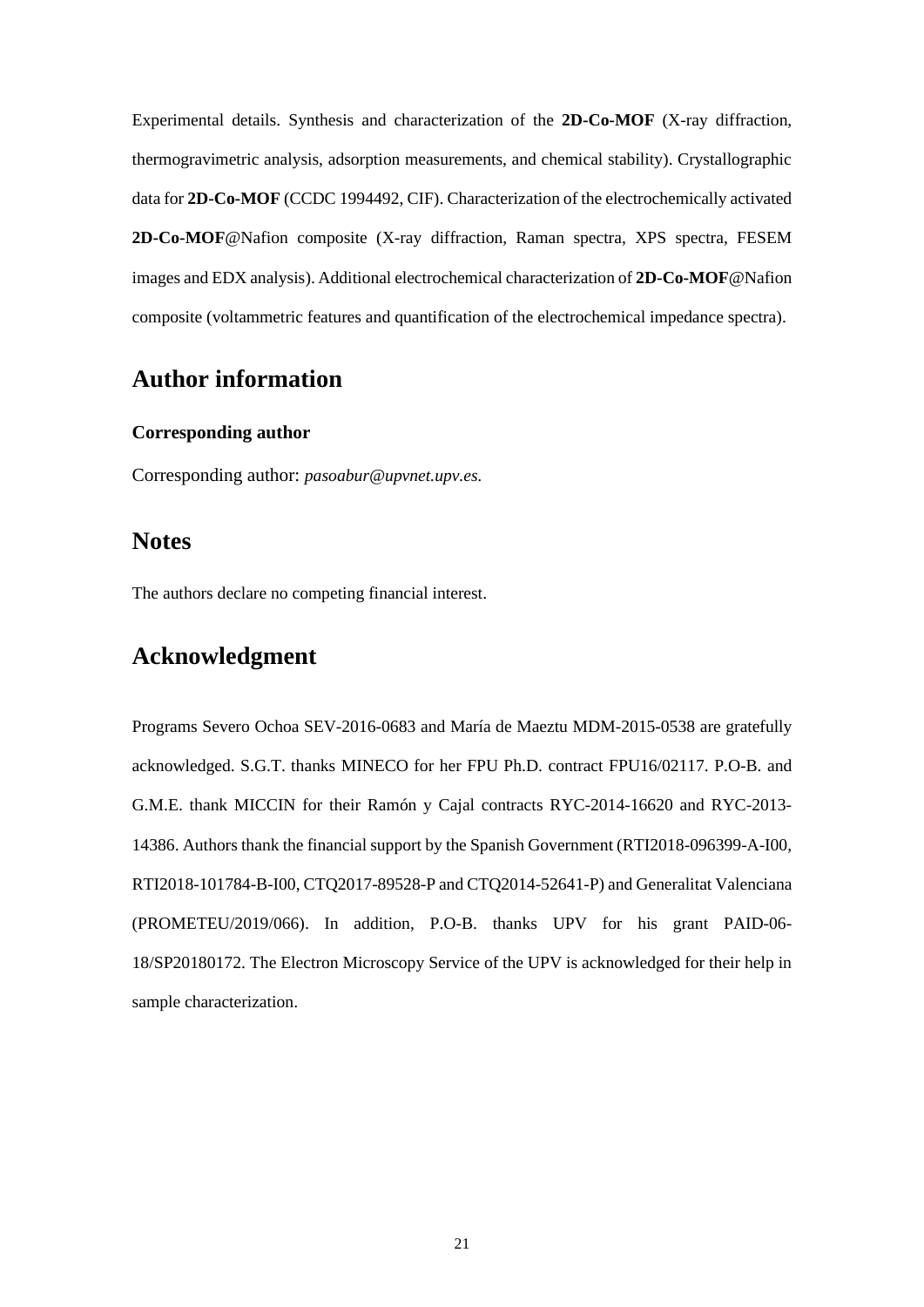## **References**

(1) Jiao, Y.; Zheng, Y.; Jaroniec, M.; Qiao, S. Z. Design of Electrocatalysts for Oxygen- and Hydrogen-Involving Energy Conversion Reactions. *Chem. Soc. Rev.* **2015**, 44, 2060–2086.

(2) Xia, B. Y.; Yan, Y.; Li, N.; Wu, H. Bin; Lou, X. W. D.; Wang, X. A Metal-Organic Framework-Derived Bifunctional Oxygen Electrocatalyst. *Nat. Energy* **2016**, *1*, 1–8.

(3) Ma, T. Y.; Dai, S.; Jaroniec, M.; Qiao, S. Z. Metal-Organic Framework Derived Hybrid Co3O4-Carbon Porous Nanowire Arrays as Reversible Oxygen Evolution Electrodes. *J. Am. Chem. Soc.* **2014**, *136* , 13925–13931.

(4) Piccinin, S.; Sartorel, A.; Aquilanti, G.; Goldoni, A.; Bonchio, M.; Fabris, S. Water Oxidation Surface Mechanisms Replicated by a Totally Inorganic Tetraruthenium-Oxo Molecular Complex. *Proc. Natl. Acad. Sci. U. S. A.* **2013**, *110*, 4917–4922.

(5) Yin, Q.; Tan, J. M.; Besson, C.; Geletii, Y. V; Musaev, D. G.; Kuznetsov, A. E.; Luo, Z.; Hardcastle, K. I.; Hill, C. L. A Fast Soluble Carbon-Free Molecular Water Oxidation Catalyst Based on Abundant Metals. *Science* **2010**, *328*, 342–346.

(6) Gao, X.; Zhang, H.; Li, Q.; Yu, X.; Hong, Z.; Zhang, X.; Liang, C.; Lin, Z. Hierarchical NiCo2O<sup>4</sup> Hollow Microcuboids as Bifunctional Electrocatalysts for Overall Water-Splitting. *Angew. Chemie - Int. Ed.* **2016**, *55*, 6290–6294.

(7) Jin, Y.; Wang, H.; Li, J.; Yue, X.; Han, Y.; Shen, P. K.; Cui, Y. Porous MoO<sup>2</sup> Nanosheets as Non-Noble Bifunctional Electrocatalysts for Overall Water Splitting. *Adv. Mater.* **2016**, *28*, 3785–3790.

(8) Chen, D.; Chen, C.; Baiyee, Z. M.; Shao, Z.; Ciucci, F. Nonstoichiometric Oxides as Low-Cost and Highly-Efficient Oxygen Reduction/Evolution Catalysts for Low-Temperature Electrochemical Devices. *Chem. Rev.* **2015**, *115*, 9869–9921.

(9) Li, Y.; Dai, H. Recent Advances in Zinc-Air Batteries. *Chem. Soc. Rev.* **2014**, *43*, 5257–

22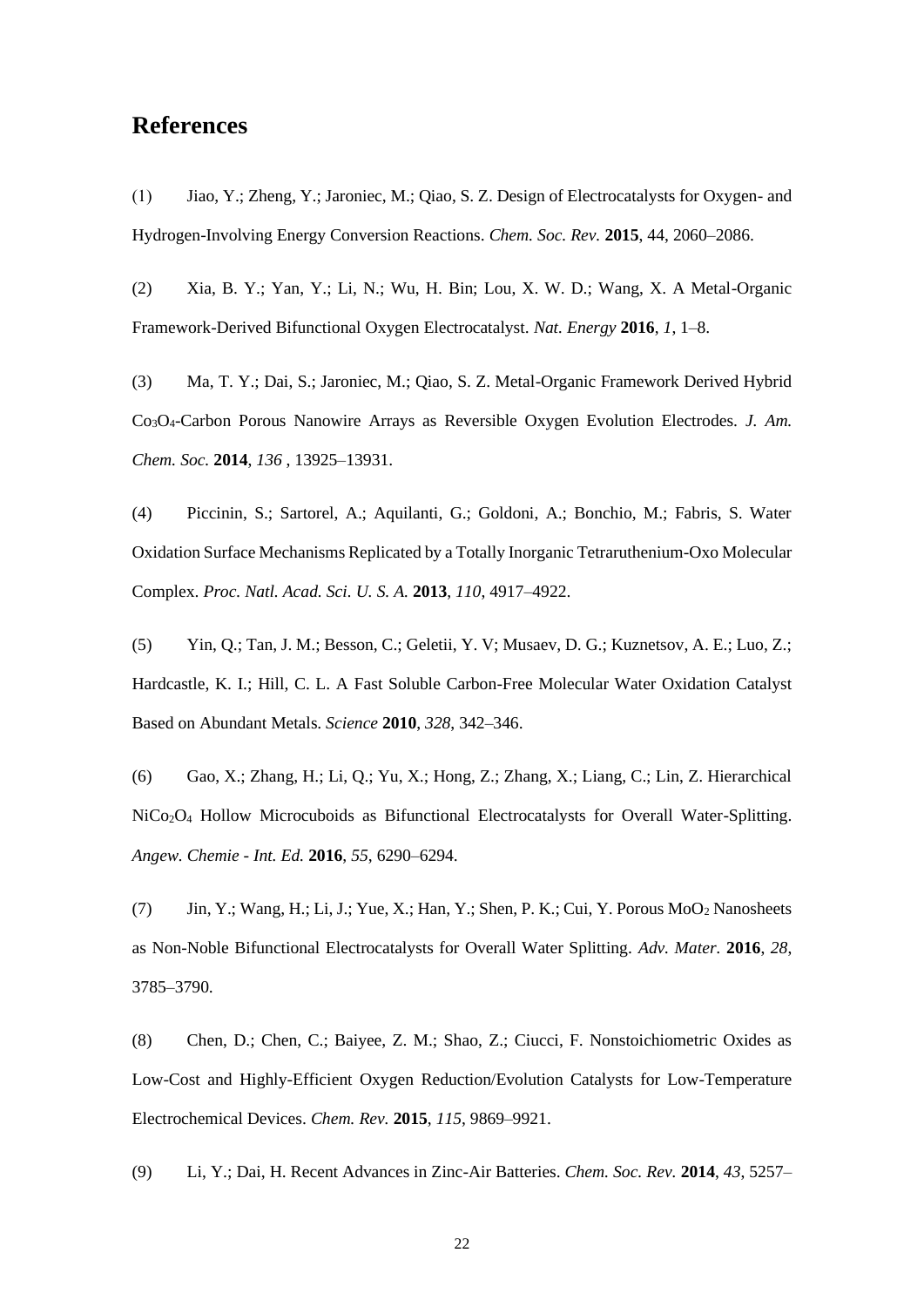5275.

(10) McCrory, C. C. L.; Jung, S.; Ferrer, I. M.; Chatman, S. M.; Peters, J. C.; Jaramillo, T. F. Benchmarking Hydrogen Evolving Reaction and Oxygen Evolving Reaction Electrocatalysts for Solar Water Splitting Devices. *J. Am. Chem. Soc.* **2015**, *137*, 4347–4357.

(11) McCrory, C. C. L.; Jung, S.; Peters, J. C.; Jaramillo, T. F. Benchmarking Heterogeneous Electrocatalysts for the Oxygen Evolution Reaction. *J. Am. Chem. Soc.* **2013**, *135*, 16977–16987.

(12) Minguzzi, A.; Fan, F. R. F.; Vertova, A.; Rondinini, S.; Bard, A. J. Dynamic Potential-PH Diagrams Application to Electrocatalysts for Water Oxidation. *Chem. Sci.* **2012**, *3*, 217–229.

(13) Duan, J.; Chen, S.; Jaroniec, M.; Qiao, S. Z. Heteroatom-Doped Graphene-Based Materials for Energy-Relevant Electrocatalytic Processes. *ACS Catal.* **2015**, *5*, 5207–5234.

(14) Ma, T. Y.; Ran, J.; Dai, S.; Jaroniec, M.; Qiao, S. Z. Phosphorus-Doped Graphitic Carbon Nitrides Grown In Situ on Carbon-Fiber Paper: Flexible and Reversible Oxygen Electrodes. *Angew. Chemie - Int. Ed.* **2015**, *54*, 4646–4650.

(15) Ma, T. Y.; Cao, J. L.; Jaroniec, M.; Qiao, S. Z. Interacting Carbon Nitride and Iitanium Carbide Nanosheets for High-Performance Oxygen Evolution. *Angew. Chemie - Int. Ed.* **2016**, *55*, 1138–1142.

(16) Davenport, T. C.; Ahn, H. S.; Ziegler, M. S.; Tilley, T. D. A Molecular Structural Analog of Proposed Dinuclear Active Sites in Cobalt-Based Water Oxidation Catalysts. *Chem. Commun.* **2014**, *50*, 6326–6329.

(17) Passard, G.; Ullman, A. M.; Brodsky, C. N.; Nocera, D. G. Oxygen Reduction Catalysis at a Dicobalt Center: The Relationship of Faradaic Efficiency to Overpotential. *J. Am. Chem. Soc.* **2016**, *138*, 2925–2928.

(18) Kanan, M. W.; Nocera, D. G. In Situ Formation of an Oxygen-Evolving Catalyst in Neutral Water Containing Phosphate and Co<sup>2+</sup>. Science 2008, 321, 1072-1075.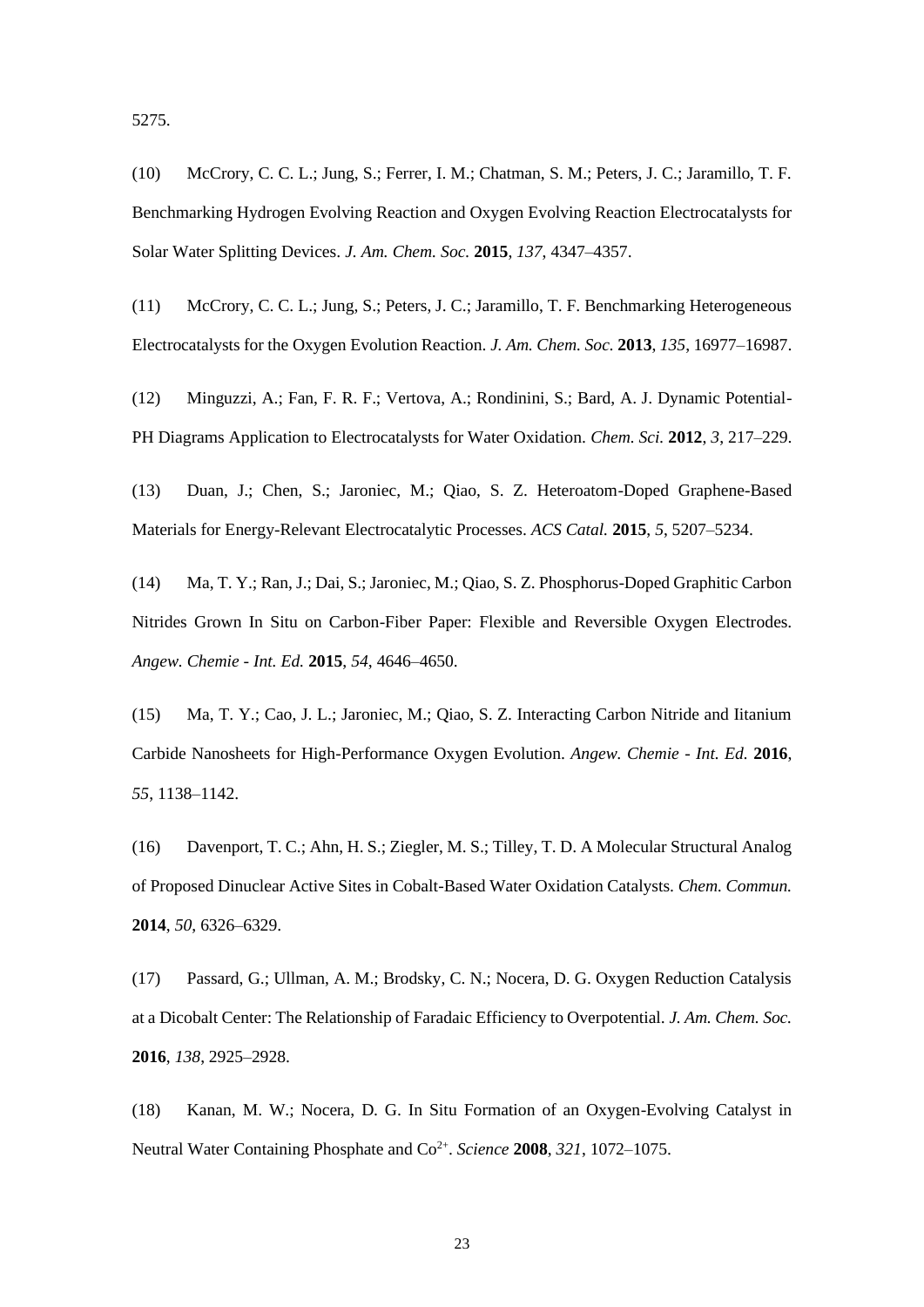(19) Ling, T.; Yan, D. Y.; Jiao, Y.; Wang, H.; Zheng, Y.; Zheng, X.; Mao, J.; Du, X. W.; Hu, Z.; Jaroniec, M.; Qiao, S. Z., Engineering Surface Atomic Structure of Single-Crystal Cobalt (II) Oxide Nanorods for Superior Electrocatalysis. *Nat. Commun.* **2016**, *7*, 1–8.

(20) Chen, S.; Qiao, S. Z. Hierarchically Porous Nitrogen-Doped Graphene  $NiCo<sub>2</sub>O<sub>4</sub>$  Hybrid Paper as an Advanced Electrocatalytic Water-Splitting Material. *ACS Nano* **2013**, *7*, 10190– 10196.

(21) Zhu, Y. P.; Ma, T. Y.; Jaroniec, M.; Qiao, S. Z. Self-Templating Synthesis of Hollow Co3O<sup>4</sup> Microtube Arrays for Highly Efficient Water Electrolysis. *Angew. Chemie - Int. Ed.* **2017**, *56*, 1324–1328.

(22) Meng, C.; Ling, T.; Ma, T. Y.; Wang, H.; Hu, Z.; Zhou, Y.; Mao, J.; Du, X. W.; Jaroniec, M.; Qiao, S. Z. Atomically and Electronically Coupled Pt and CoO Hybrid Nanocatalysts for Enhanced Electrocatalytic Performance. *Adv. Mater.* **2017**, *29*, 1604607–1606613.

(23) Hu, H.; Guan, B.; Xia, B.; Lou, X. W. Designed Formation of  $Co<sub>3</sub>O<sub>4</sub>/NiCo<sub>2</sub>O<sub>4</sub>$  Double-Shelled Nanocages with Enhanced Pseudocapacitive and Electrocatalytic Properties. *J. Am. Chem. Soc.* **2015**, *137*, 5590–5595.

(24) Jin, H.; Wang, J.; Su, D.; Wei, Z.; Pang, Z.; Wang, Y. In Situ Cobalt−Cobalt Oxide/N-Doped Carbon Hybrids As Superior Bifunctional Electrocatalysts for Hydrogen and Oxygen Evolution. *J. Am. Chem. Soc.* **2015**, *137*, 2688–2694.

(25) Zhang, Y.; Ouyang, B.; Xu, J.; Jia, G.; Chen, S.; Rawat, R. S.; Fan, H. J. Rapid Synthesis of Cobalt Nitride Nanowires: Highly Efficient and Low-Cost Catalysts for Oxygen Evolution. *Angew. Chemie - Int. Ed.* **2016**, *55*, 8670–8674.

(26) Wang, W.; Xu, X.; Zhou, W.; Shao, Z. Recent Progress in Metal Organic Frameworks for Applications in Electrocatalytic and Photocatalytic Water Splitting. *Adv. Sci.* **2017**, 4, 1600371.

(27) Liao, P. Q.; Shen, J. Q.; Zhang, J. P.; Metal–Organic Frameworks for Electrocatalysis.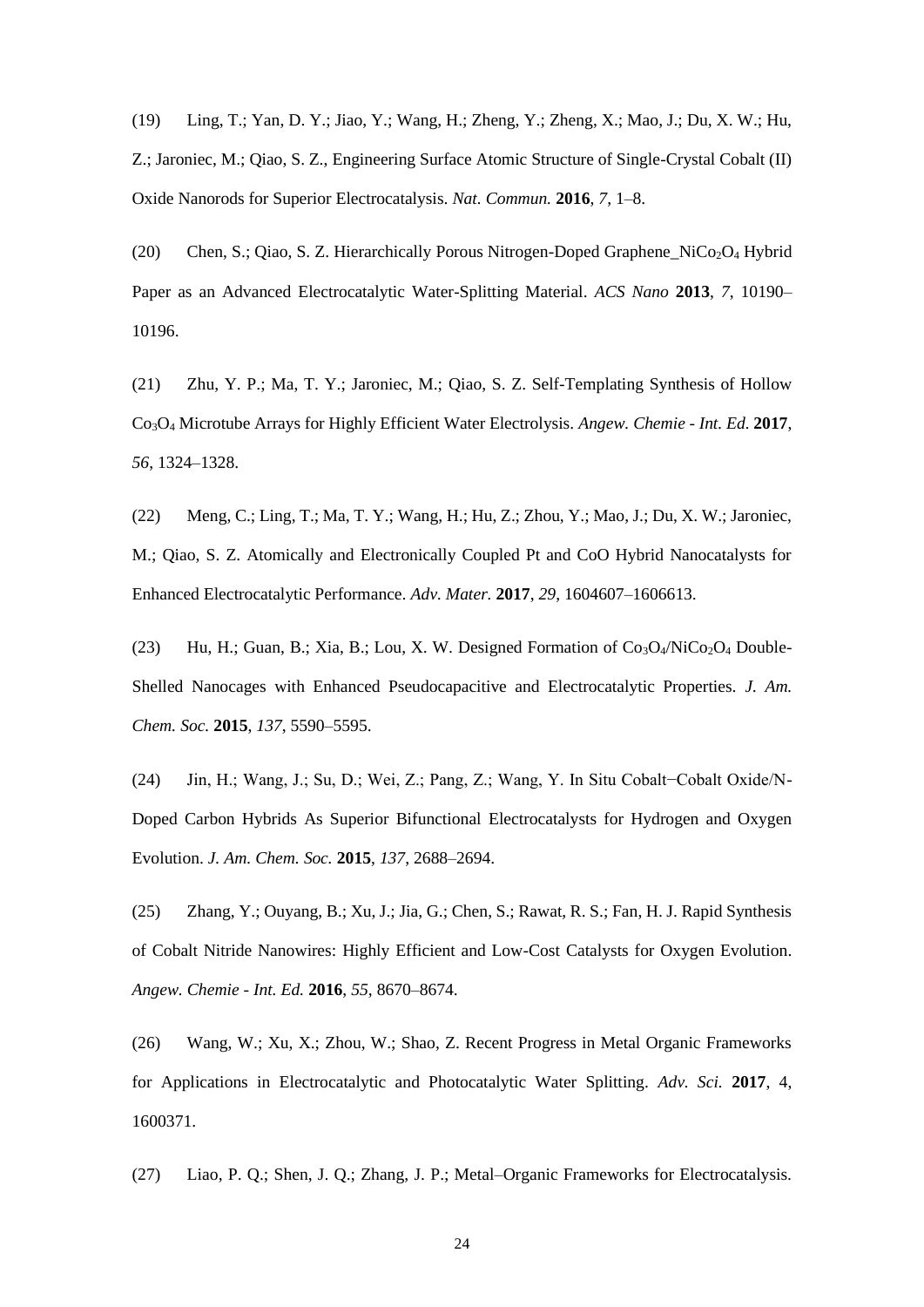*Coord. Chem. Rev*. **2018**, 373, 22-48.

(28) Gong, Y.; Hao, Z.; Meng, J.; Shi, H.; Jiang, P.; Zhang, M.; Lin J. Two  $Co<sup>H</sup>$  Metal–Organic Frameworks Based on a Multicarboxylate Ligand as Electrocatalysts for Water Splitting. *ChemPlusChem.* **2014**, 79, 266-277.

(29) Gong Y.; Shi H.F.; Jiang, P. G.; Hua, W.; Lin J. H. Metal(II)-Induced Coordination Polymer Based on 4-(5-(Pyridin-4-yl)-4H-1,2,4-triazol-3-yl)benzoate as an Electrocatalyst for Water Splitting *Cryst. Growth Des.* **2014**, 14, 649-657.

(30) Wang, H.; Yin, F.; Li, G.; Chen, B.; Wang Z. Preparation, characterization and bifunctional catalytic properties of MOF(Fe/Co) catalyst for oxygen reduction/evolution reactions in alkaline electrolyte. *Int. J. Hydrog. Energy* **2014**, 39, 16179-16186.

(31) Xu, Q.; Li, H.; Yue, F.; Chi, L.; Wang, J. Nanoscale Cobalt Metal–Organic Framework as a Catalyst for Visible Light-Driven and Electrocatalytic Water Oxidation. *New J. Chem.* **2016**, 40, 3032-3035.

(32) Lu, X. F.; Liao, P. Q.; Wang, J. W.; Wu, J. X.; Chen, X. W.; He, C. T.; Zhang, J. P.; Li, G. R.; Chen, X. M. An Alkaline-Stable, Metal Hydroxide Mimicking Metal–Organic Framework for Efficient Electrocatalytic Oxygen Evolution. *J. Am. Chem. Soc.* **2016**, 138, 8336-8339.

(33) Zhao, S.; Wang, Y.; Dong, J.; He, C. T.; Yin, H.; An, P.; Zhao, K.; Zhang, X.; Gao, C.; Zhang, L.; Lv, J.; Wang, J.; Zhang, J.; Khattak, A. M.; Khan, N. A.; Wei, Z.; Zhang J.; Liu, S.; Zhao, H.; Tang Z. Ultrathin metal–organic framework nanosheets for electrocatalytic oxygen evolution. *Nat. Energy* **2016**, 1, 16184.

(34) [Shen,](https://pubs.acs.org/author/Shen%2C+Jian-Qiang) J. Q.; [Liao](https://pubs.acs.org/author/Liao%2C+Pei-Qin) P. Q.; [Zhou,](https://pubs.acs.org/author/Zhou%2C+Dong-Dong) D. D.; [He,](https://pubs.acs.org/author/He%2C+Chun-Ting) C. T.; [Wu,](https://pubs.acs.org/author/Wu%2C+Jun-Xi) J. X.; [Zhang,](https://pubs.acs.org/author/Zhang%2C+Wei-Xiong) W. X.; [Zhang,](https://pubs.acs.org/author/Zhang%2C+Jie-Peng) J. P.; [Chen](https://pubs.acs.org/author/Chen%2C+Xiao-Ming)*,*X. M. Modular and Stepwise Synthesis of a Hybrid Metal–Organic Framework for Efficient Electrocatalytic Oxygen Evolution. *J. Am. Chem. Soc.* **2017**, 139, 1778-1781.

(35) Song J.; Zhu, G.; Xu, B. Z.; Fu, S.; Engelhard, M. H.; Ye, R.; Du, D.; Beckman, S. P.; Li. Y. Bimetallic Cobalt-Based Phosphide Zeolitic Imidazolate Framework: CoPx Phase-Dependent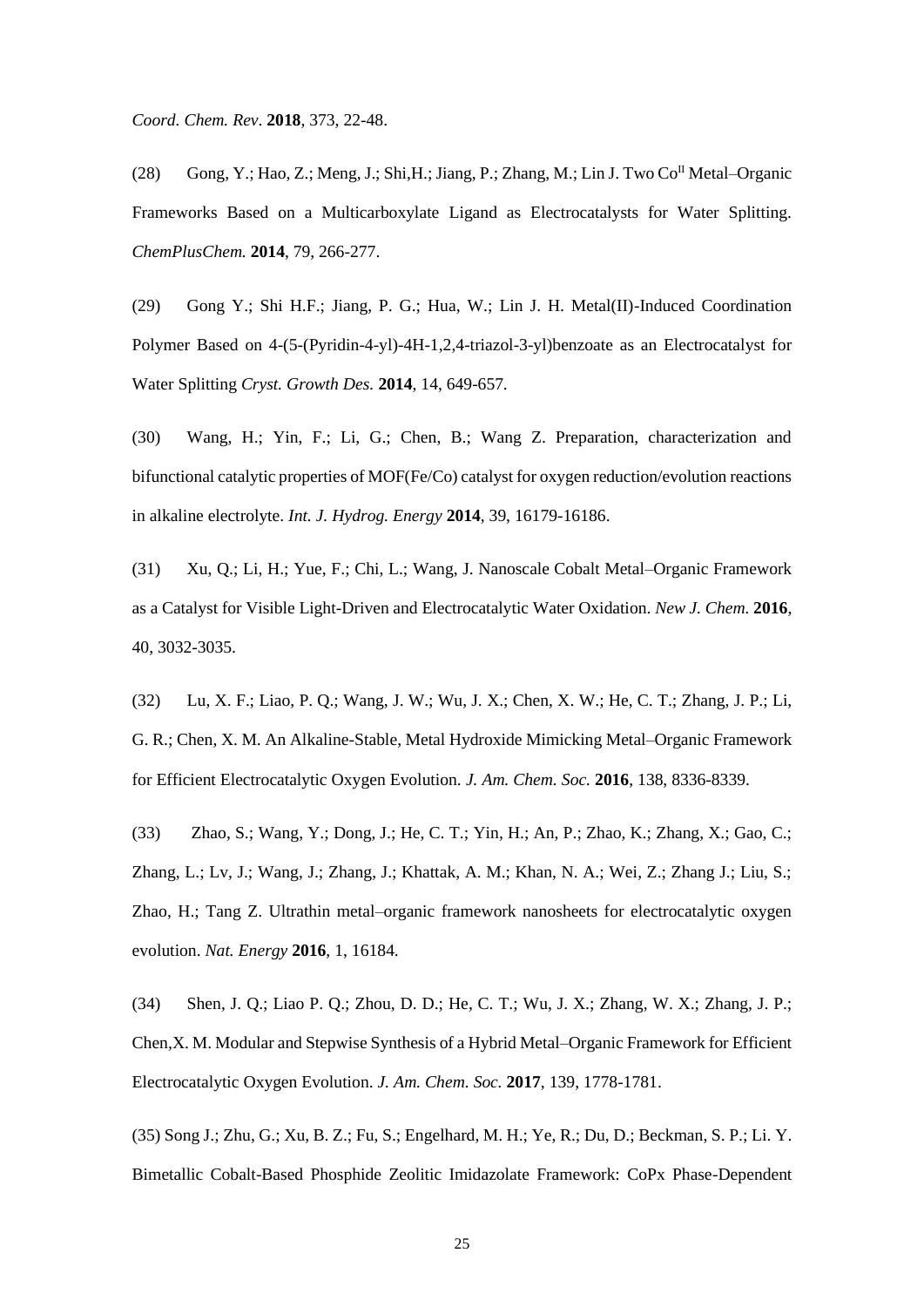Electrical Conductivity and Hydrogen Atom Adsorption Energy for Efficient Overall Water Splitting. *Adv. Energy Mater.* **2017**, 7, 1601555.

(36) Jiang, Z.; Ge, L.; Zhuang, L.; Li, M.; Wang, Z.; Zhu. Z. Fine-Tuning the Coordinatively Unsaturated Metal Sites of Metal− Organic Frameworks by Plasma Engraving for Enhanced Electrocatalytic Activity. *ACS Appl. Mater. Interfaces* **2019**, 11, 44300−44307.

(37) Xuel, Z.; Liu, K.; Liu, Q.; Li, Y.; Li , M.; Su, C. Y.; Ogiwara, N.; Kobayashi, H.; Kitagawa, H.; Liu, M., Li, G. Missing-linker metal-organic frameworks for oxygen evolution reaction. *Nat Commun.* **2019**, 10,5048.

(38) Gutiérrez Tarriño, S.; Olloqui-Sariego, J. L.; Calvente, J. J.; Palomino, M.; Minguez Espallargas, G.; Jorda, J. L.; Rey, F.; Oña-Burgos, P. Cobalt Metal-Organic Framework Based on Two Dinuclear Secondary Building Units for Electrocatalytic Oxygen Evolution. *ACS Appl. Mater. Interfaces* **2019**, *11*, 46658.

(39) Zou, Z.; Wang, T.; Zhao, X.; Jiang, W. J.; Pan, H.; Gao,D.; Xu, C. Expediting in-Situ Electrochemical Activation of Two-Dimensional Metal−Organic Frameworks for Enhanced OER Intrinsic Activity by Iron Incorporation. *ACS Catal.* **2019**, 9, 7356−7364.

(40) Gao, Z.; Yu, Z. W.; Liu, F. Q.; Yang, C.; Yuan, Y. H.; Yu, Y.; Luo, F. Stable Iron Hydroxide Nanosheets@Cobalt-Metal–Organic–Framework Heterostructure for Efficient Electrocatalytic Oxygen Evolution. *ChemSusChem* **2019**, 12,4623–4628.

(41) Li,W.; Watzele, S.; El-Sayed, H. A.; Liang, Y.; Kieslich, G.; Bandarenka,A. S.; Rodewald, K.; Rieger, B.; Fischer, R. A. Unprecedented High Oxygen Evolution Activity of Electrocatalysts Derived from Surface-Mounted Metal−Organic Frameworks. *J. Am. Chem. Soc.***2019**, 141, 5926−5933.

(42) Takaishi, S.; Hosoda, M.; Kajiwara, T.; Miyasaka, H.; Yamashita, M.; Nakanishi, Y.; Kitagawa, Y.; Yamaguchi, K.; Kobayashi, A.; Kitagawa, H. Electroconductive Porous

26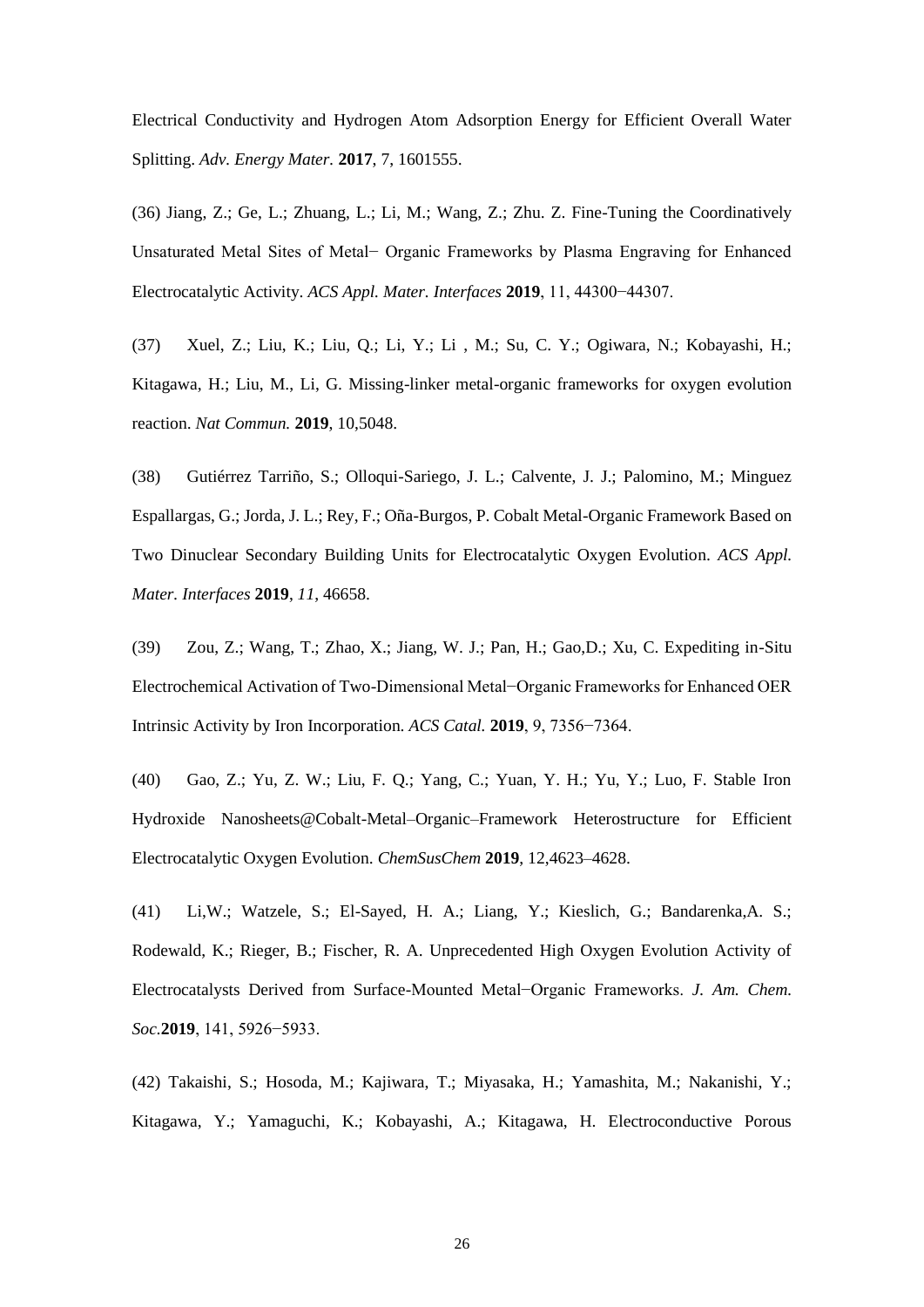Coordination Polymer Cu<sup>[Cu(Pdt)<sub>2</sub>] Composed of Donor and Acceptor Building Units. *Inorg.*</sup> *Chem.* **2008**, 48, 9048–9050.

(43) Miyasaka, H. Control of Charge Transfer in Donor/Acceptor Metal-Organic Frameworks. *Acc. Chem. Res.* **2013**, 46, 248–257.

(44) Huo, P.; Chen, T.; Hou, J. Le; Yu, L.; Zhu, Q. Y.; Dai, J. Ligand-to-Ligand Charge Transfer within Metal-Organic Frameworks Based on Manganese Coordination Polymers with Tetrathiafulvalene-Bicarboxylate and Bipyridine Ligands. *Inorg. Chem.* **2016**, 55, 6496–6503.

(45) Leong, C. F.; Chan, B.; Faust, T. B.; D'Alessandro, D. M. Controlling Charge Separation in a Novel Donor-Acceptor Metal-Organic Framework via Redox Modulation. *Chem. Sci.* **2014**, 5, 4724–4728.

(46) Darago, L. E.; Aubrey, M. L.; Yu, C. J.; Gonzalez, M. I.; Long, J. R. Electronic Conductivity, Ferrimagnetic Ordering, and Reductive Insertion Mediated by Organic Mixed-Valence in a Ferric Semiquinoid Metal-Organic Framework. *J. Am. Chem. Soc.* **2015**, 137, 15703–15711.

(47) Murase, R.; Leong, C. F.; D'Alessandro, D. M. Mixed Valency as a Strategy for Achieving Charge Delocalization in Semiconducting and Conducting Framework Materials. *Inorg. Chem.* **2017**, 56, 14373–14382.

(48) Lin, S.; Usov, P. M.; Morris, A. J. The Role of Redox Hopping in Metal-Organic Framework Electrocatalysis. *Chem. Commun.* **2018**, 54, 6965–6974.

(49) Dissegna, S.; Epp, K.; Heinz, W. R.; Kieslich, G.; Fischer, R. A. Defective Metal-Organic Frameworks. *Adv. Mater.* **2018**, 30, 1704501.

(50) Shearer, G. C.; Chavan, S.; Bordiga, S.; Svelle, S.; Olsbye, U.; Lillerud, K. P. Defect engineering: tuning the porosity and composition of the metal-organic framework UiO-66 via modulated synthesis. *Chem. Mater.* **2016**, 28, 3749–3761.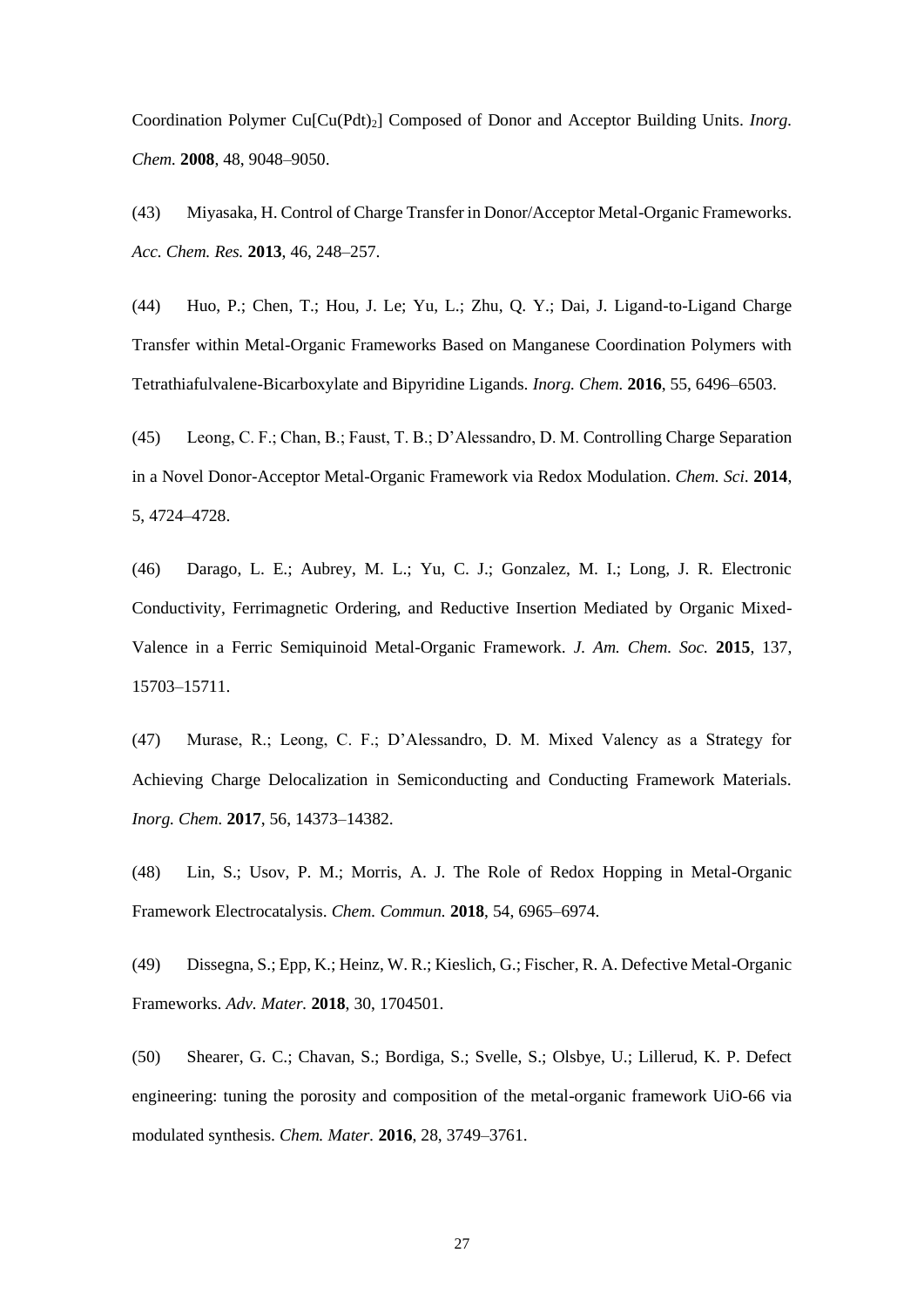(51) Tao, L.; Lin, C.-Y.; Dou, S.; Feng, S.; Chen, D.; Liu, D.; Huo, J.; Xia, Z.; Wang, S. Creating Coordinatively Unsaturated Metal Sites in Metal-Organic-Frameworks as Efficient Electrocatalysts for the Oxygen Evolution Reaction: Insights into the Active Centers. *Nano Energy* **2017**, 41, 417−425

(52). Slater, B., Wang, Z. R., Jiang, S. X., Hill, M. R. & Ladewig, B. P. Missing linker defects in a homochiral metal-organic framework: tuning the chiral separation capacity. *J. Am. Chem. Soc.* **2017**, 139, 18322–18327.

(53) Yuan, S.; Qin J. S.; Zou, L.; Chen, Y. P.; Wang, X.; Zhang, Q.; Zhou H. C. Thermodynamically guided synthesis of mixed-linker Zr-MOFs with enhanced tunability. *J. Am. Chem. Soc*. **2016**, 138, 6636–6642.

(54) Fang, Z.; Dürholt, J. P.; Kauer, M.; Zhang, W.; Lochenie, C.; Jee, B.; Albada, B.; Metzler-Nolte, N.; Pöppl A.; Weber, B.; Muhler, M.; Wang, Y.; Schmid, R.; Fischer R. A. Structural complexity in metal-organic frameworks: simultaneous modification of open metal sites and hierarchical porosity by systematic doping with defective linkers. *J. Am. Chem. Soc.* **2014**, 136, 9627–9636.

(55) Wang, L.-P.; Van Voorhis, T. Direct-Coupling O<sup>2</sup> Bond Forming a Pathway in Cobalt Oxide Water Oxidation Catalysts. *J. Phys. Chem. Lett.* **2011**, *2*, 2200–2204.

(56) Ullman, A. M.; Brodsky, C. N.; Li, N.; Zheng, S.-L.; Nocera, D. G. Probing Edge Site Reactivity of Oxidic Cobalt Water Oxidation Catalysts. *J. Am. Chem. Soc.* **2016**, *138*, 4229–4236.

(57) Mattioli, G.; Giannozzi, P.; Amore Bonapasta, A.; Guidoni, L. Reaction Pathways for Oxygen Evolution Promoted by Cobalt Catalyst. *J. Am. Chem. Soc.* **2013**, *135*, 15353–15363.

(58) Smith, P. F.; Hunt, L.; Laursen, A. B.; Sagar, V.; Kaushik, S.; Calvinho, K. U. D.; Marotta, G.; Mosconi, E.; De Angelis, F.; Dismukes, G. C. Water Oxidation by the [Co4O4(OAc)4(Py)<sup>4</sup> ] <sup>+</sup> Cubium Is Initiated by OH- Addition. *J. Am. Chem. Soc.* **2015**, *137*, 15460– 15468.

28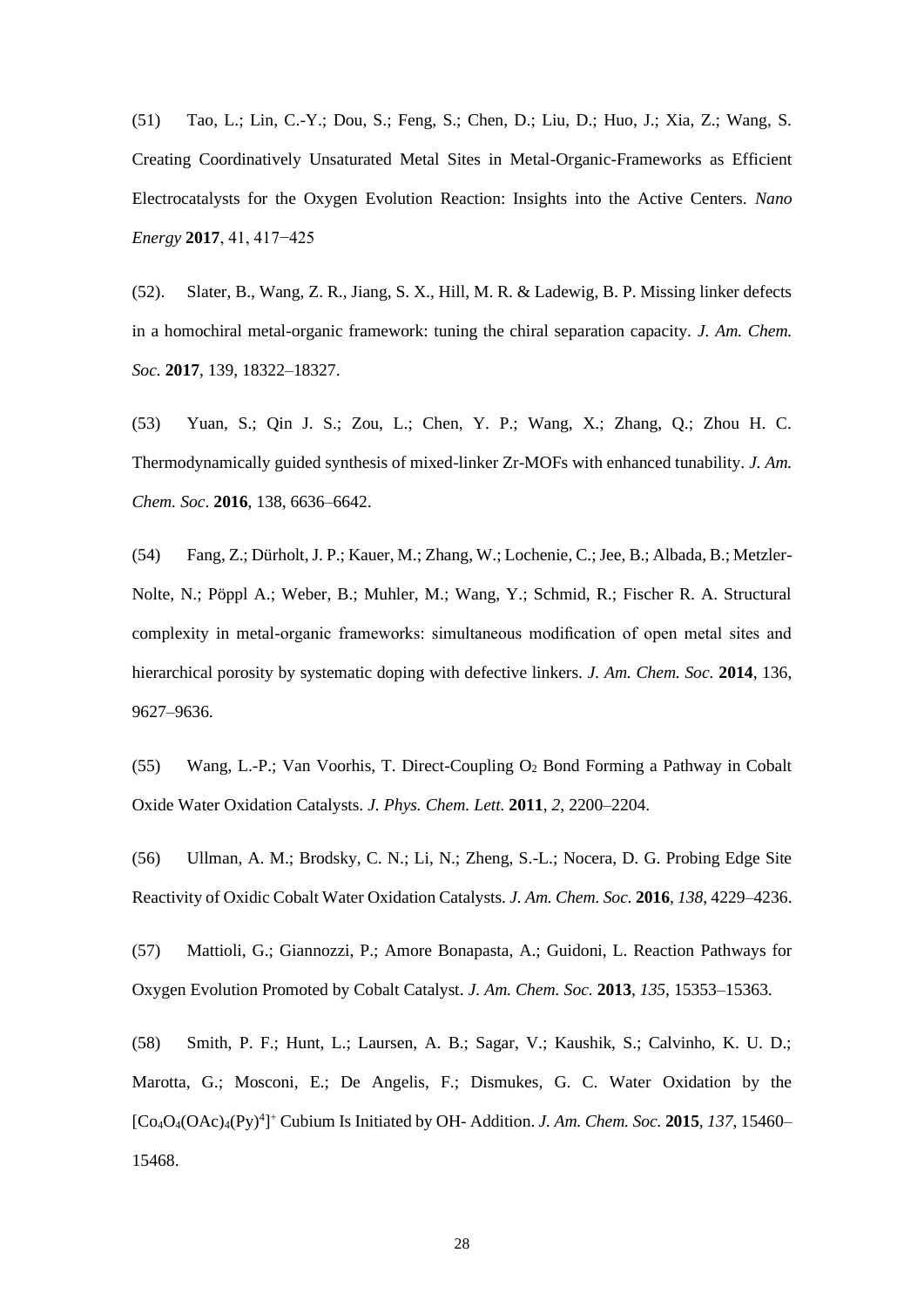(59) Li, X.; Siegbahn, P. E. M. Water Oxidation Mechanism for Synthetic Co-Oxides with Small Nuclearity. *J. Am. Chem. Soc.* **2013**, *135*, 13804–13813.

(60) Pham, H. H.; Cheng, M.-J.; Frei, H.; Wang, L.-W. Surface Proton Hopping and Fast-Kinetics Pathway of Water Oxidation on Co<sub>3</sub>O<sub>4</sub> (001) Surface. *ACS Catal.* **2016**, *6*, 5610–5617.

(61) Soriano-Lopez, J.; Musaev, D. G.; Hill, C. L.; Galan-Mascaros, J. R.; Carbo, J. J.; Poblet, J. M. Tetracobalt-Polyoxometalate Catalysts for Water Oxidation: Key Mechanistic Details. *J. Catal.* **2017**, *350*, 56–63.

(62) Wang, D.; Groves, J. T. Efficient Water Oxidation Catalyzed by Homogeneous Cationic Cobalt Porphyrins with Critical Roles for the Buffer Base. *Proc. Natl. Acad. Sci. U. S. A.* **2013**, *110*, 15579–15584.

(63) Jayaramulu, K.; Masa, J.; Morales, D. M.; Tomanec, O.; Ranc, V.; Petr, M.; Wilde, P.; Chen, Y. T.; Zboril, R.; Schuhmann, W.; Fischer, R. A., Ultrathin 2D Cobalt Zeolite-Imidazole Framework Nanosheets for Electrocatalytic Oxygen Evolution, *Adv. Sci.* **2018**, 5, 1801029.

(64) Nguyen, A. I.; Ziegler, M. S.; Oña-Burgos, P.; Sturzbecher-Hohne, M.; Kim, W.; Bellone, D. E.; Tilley, T. D. Mechanistic Investigations of Water Oxidation by a Molecular Cobalt Oxide Analogue: Evidence for a Highly Oxidized Intermediate and Exclusive Terminal Oxo Participation. *J. Am. Chem. Soc.* **2015**, *137*, 12865–12872.

(65) Biesinger, M. C.; Payne, B. P.; Grosvenor, A. P.; Lau, L. W. M.; Gerson, A. R.; Smart, R. S. C. Resolving Surface Chemical States in XPS Analysis of First Row Transition Metals, Oxides and Hydroxides: Cr, Mn, Fe, Co and Ni. *Appl. Surf. Sci.* **2011**, *257*, 2717–2730.

(66) Ivanova, T.; Naumkin, A.; Sidorov, A.; Eremenko, I.; Kiskin, M. X-Ray Photoelectron Spectra and Electron Structure of Polynuclear Cobalt Complexes. *J. Electron Spectros. Relat. Phenomena* **2007**, *156*, 200–203.

(67) Okamoto, Y.; Nakano, H.; Imanaka, T.; Teranishi, S. X-Ray Photoelectron Spectroscopic Studies of Catalysts — Supported Cobalt Catalysts. *Bull. Chem. Soc. Jpn*. **1975**, 1163–1168.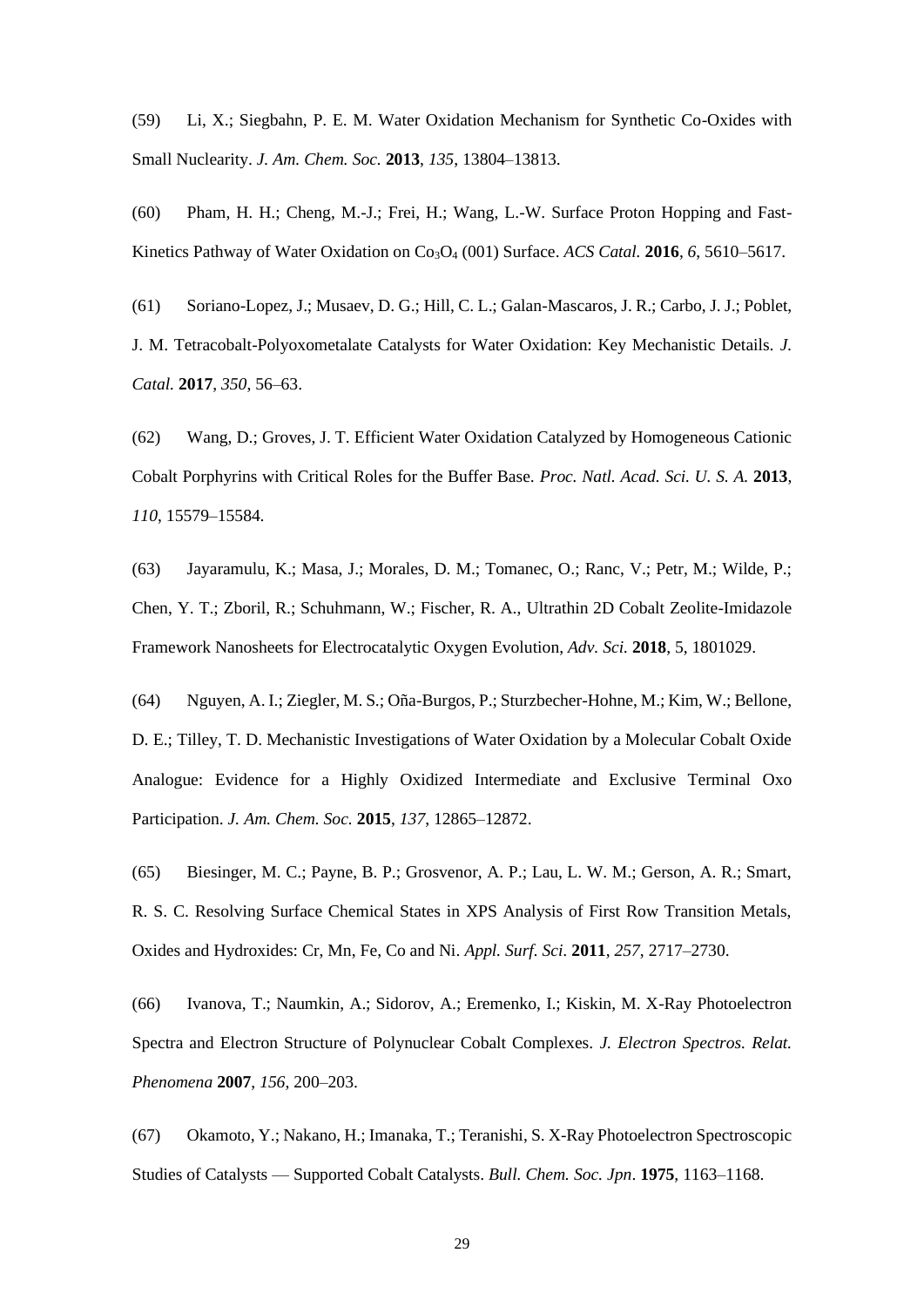(68) Briggs, D.; Gibson, V. A. Direct Observation Of Multiplet Splitting In 2p Photoelectron Peaks Of Cobalt Complexes. *Chem. Phys. Lett.* **1974**, *25*, 493–496.

(69) Carver, J. C.; Schweitzer, G. K.; Carlson, T. A. Use of X‐Ray Photoelectron Spectroscopy to Study Bonding in Cr, Mn, Fe, and Co Compounds. *J. Chem. Phys.* **1972**, *57*, 973–982.

(70) Frost, D. C.; McDowell, C. A.; Woolsey, I. S. X-Ray Photoelectron Spectra of Cobalt Compounds. *Mol. Phys.* **1974**, *27*, 1473–1489.

(71) Fang, H.; Huang, T.; Liang, D.; Qiu, M.; Sun, Y.; Yao, S.; Yu, J.; Dinesh, M. M.; Guo, Z.; Xia, Y.; Mao S., Prussian blue analog-derived 2D ultrathin CoFe<sub>2</sub>O<sub>4</sub> nanosheets as highactivity electrocatalysts for the oxygen evolution reaction in alkaline and neutral media. *J. Mater. Chem. A*, **2019**, *7*, 7328-7332.

(72) Palomares, A. E.; Patro, J. G.; Rey, F.; Corma, Using the "Memory Effect" of Hydrotalcites for Improving the Catalytic Reduction of Nitrates in Water, *J. of Catal*. **2004**, 221, 62-66.

(73) Li, G.; Yang, D.; Chuang, P. A., Defining Nafion Ionomer Roles for Enhancing Alkaline Oxygen Evolution Electrocatalysis, *ACS Catal*. **2018**, 8, 11688−11698.

(74) Surendranath, Y.; Kanan, M. W.; Nocera, D. G. Mechanistic Studies of the Oxygen Evolution Reaction by a Cobalt-Phosphate Catalyst at Neutral pH. *J. Am. Chem. Soc.* **2010**, *132*, 16501–16509.

(75) Costentin, C.; Savéant, J.-M. Cyclic Voltammetry Analysis of Electrocatalytic Films. *J. Phys. Chem. C* **2015**, *119*, 12174–12182.

(76) Costentin, C.; Savéant, J.-M. Cyclic Voltammetry of Fast Conducting Electrocatalytic Films. *Phys. Chem. Chem. Phys.* **2015**, *17*, 19350–19359.

(77) Inzelt, G.; Lang, G. Model Dependence and Reliability of the Electrochemical Quantities Derived from the Measured Impedance Spectra of Polymer Modified Electrodes. *J. Electroanal.* 

30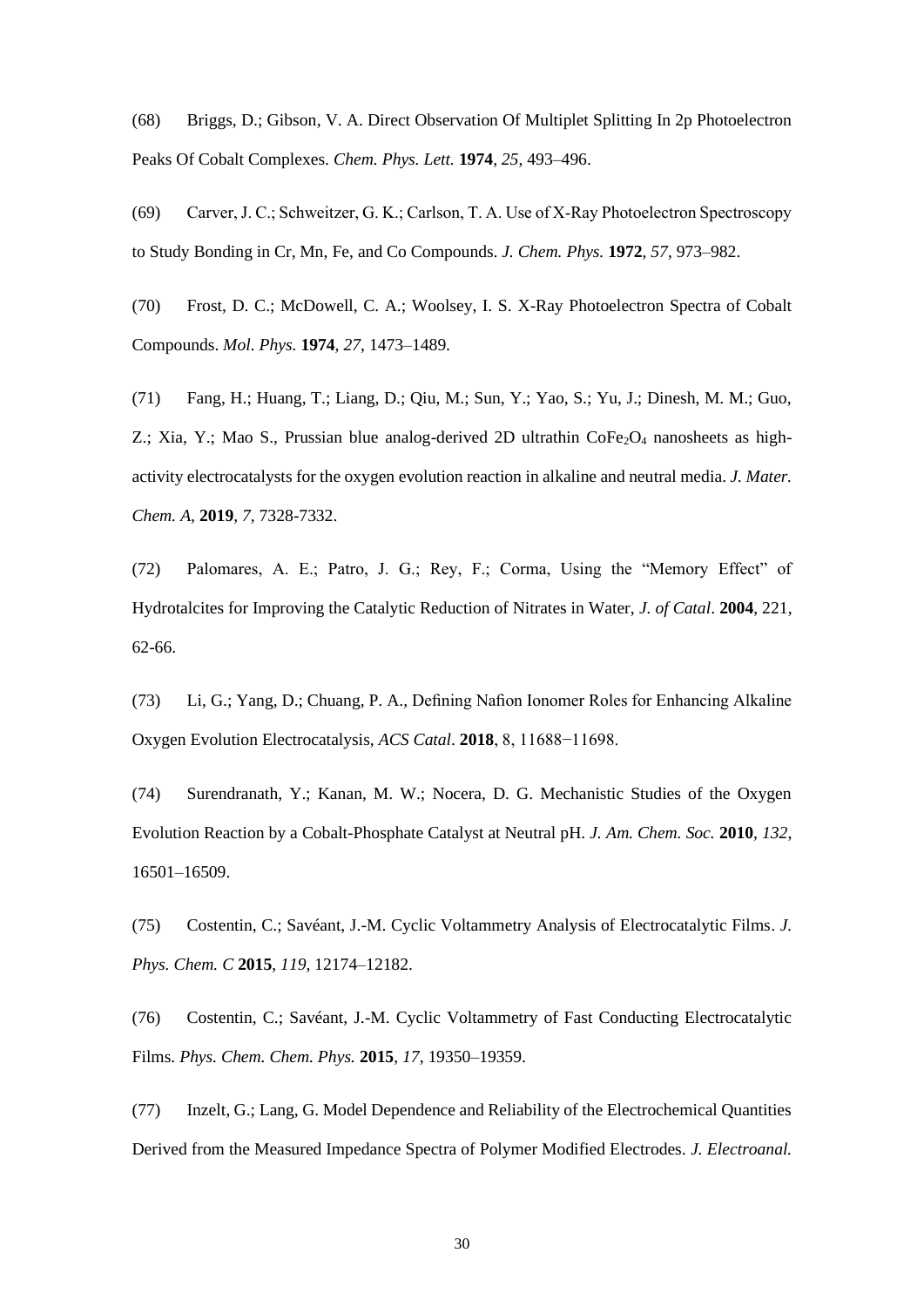*Chem.* **1994**, *378*, 39–49.

(78) Bisquert, J.; Garcia-Belmonte, G.; Bueno, P.; Longo, E.; Bulhoes, L. O. S. Impedance of Constant Phase Element (CPE)-Blocked Diffusion in Film Electrodes. *J. Electroanal. Chem.* **1998**, *452*, 229–234.

(79) Bisquert, J.; Garcia-Belmonte, G.; Fabregat-Santiago, F.; Bueno, P. R. Theoretical Models for a.c. Impedance of Finite Diffusion Layers Exhibiting Low Frequency Dispersion. *J. Electroanal. Chem.* **1999**, *475*, 152–163.

(80) Huang, J. Diffusion Impedance of Electroactive Materials, Electrolytic Solutions and Porous Electrodes: Warburg Impedance and Beyond. *Electrochim. Acta* **2018**, *281*, 170–188.

(81) Lasia, A. Electrochemical Impedance Spectroscopy and Its Applications, Modern Aspects of Electrochemistry, B. E. Conway, J. Bockris, and R.E. White, Edts., Kluwer Academic/Plenum Publishers, New York, **1999**, Vol. 32, p. 143.

(82) Kenley, R. A.; Fleming, R. H.; Laine, R. M.; Tse, D. S.; Winterle, J. S. Cobalt(III) Complex Catalyzed Hydrolysis of Phosphorus Esters. *Inorg. Chem.* **1984**, *23*, 1870–1876.

(83) Lei, H.; Han, A.; Li, F.; Zhang, M.; Han, Y.; Du, P.; Lai, W.; Cao, R. Electrochemical, Spectroscopic and Theoretical Studies of a Simple Bifunctional Cobalt Corrole Catalyst for Oxygen Evolution and Hydrogen Production. *Phys. Chem. Chem. Phys.* **2014**, *16*, 1883–1893.

(84) Lieb, D.; Zahl, A.; Wilson, E. F.; Streb, C.; Nye, L. C.; Meyer, K.; Ivanovic-Burmazovic, I. Water Exchange Reactivity and Stability of Cobalt Polyoxometalates under Catalytically Relevant pH Conditions: Insight into Water Oxidation Catalysis. *Inorg. Chem.* **2011**, *50*, 9053– 9058.

(85) Nazeeruddin, M. K.; Zakeeruddin, S. M.; Humphry-Baker, R.; Jirousek, M.; Liska, P.; Vlachopoulos, N.; Shklover,V.; Fischer, C. H.; Gra1tzel M. Acid-Base Equilibria of (2,2′- Bipyridyl-4,4′-dicarboxylic acid)ruthenium(II) Complexes and the Effect of Protonation on Charge-Transfer Sensitization of Nanocrystalline Titania. *Inorg. Chem*. **1999**, *38*, 6298-6305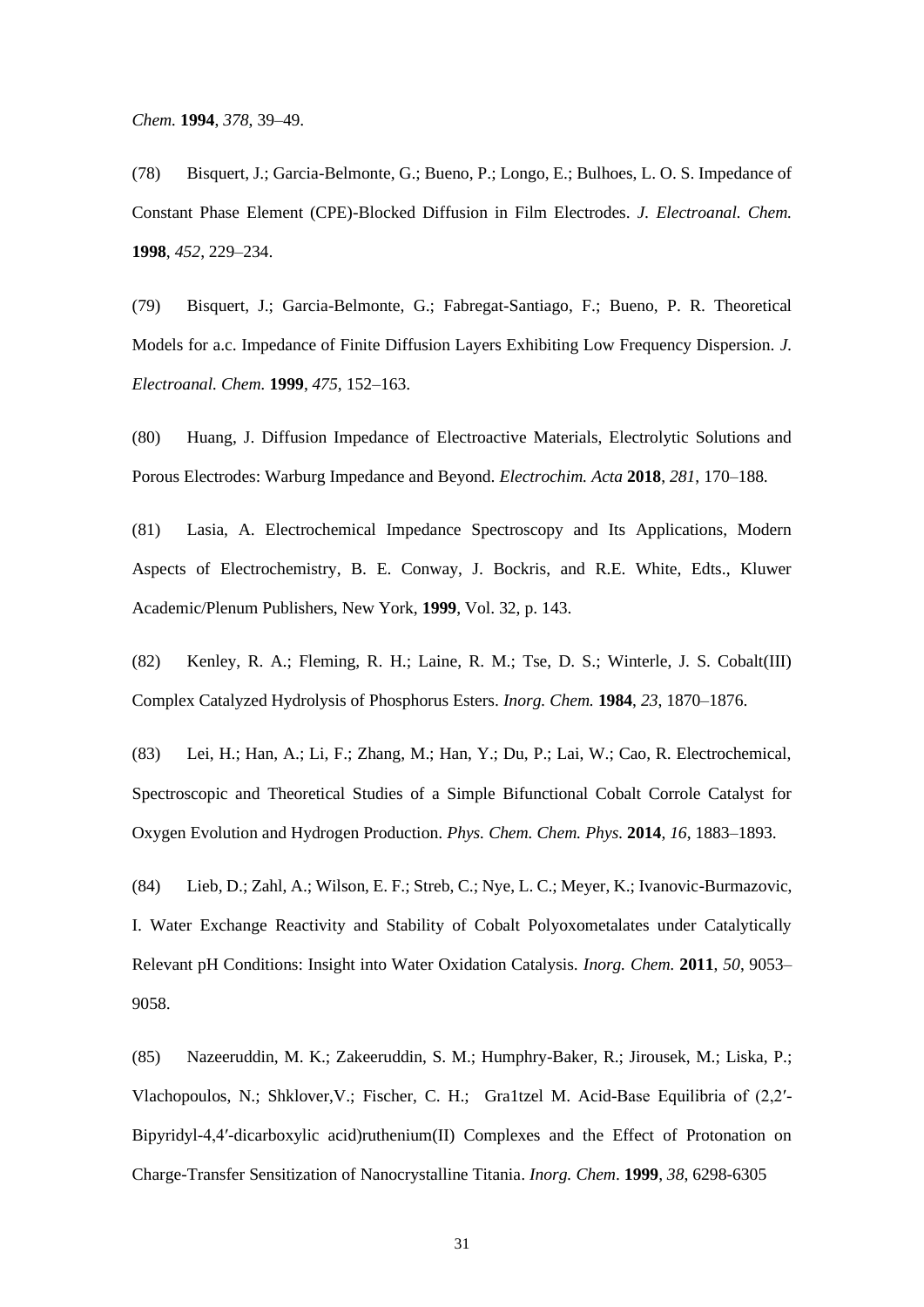(86) Lõkov, M.; Tshepelevitsh, S.; Heering A.; Plieger, P. G.; Vianello, R.; Leito I. On the Basicity of Conjugated Nitrogen Heterocycles in Different Media. *Eur. J. Org. Chem.* **2017**, 4475–4489.

(87) Nazeeruddin, M. K.; Kalyanasundaram, K. Acid-Base Behavior in the Ground and Excited States of Ruthenium(II) Complexes Containing Tetraimines or Dicarboxybipyridines as Protonatable Ligands. *Inorg. Chem.* **1989**, 28, 4251-4259.